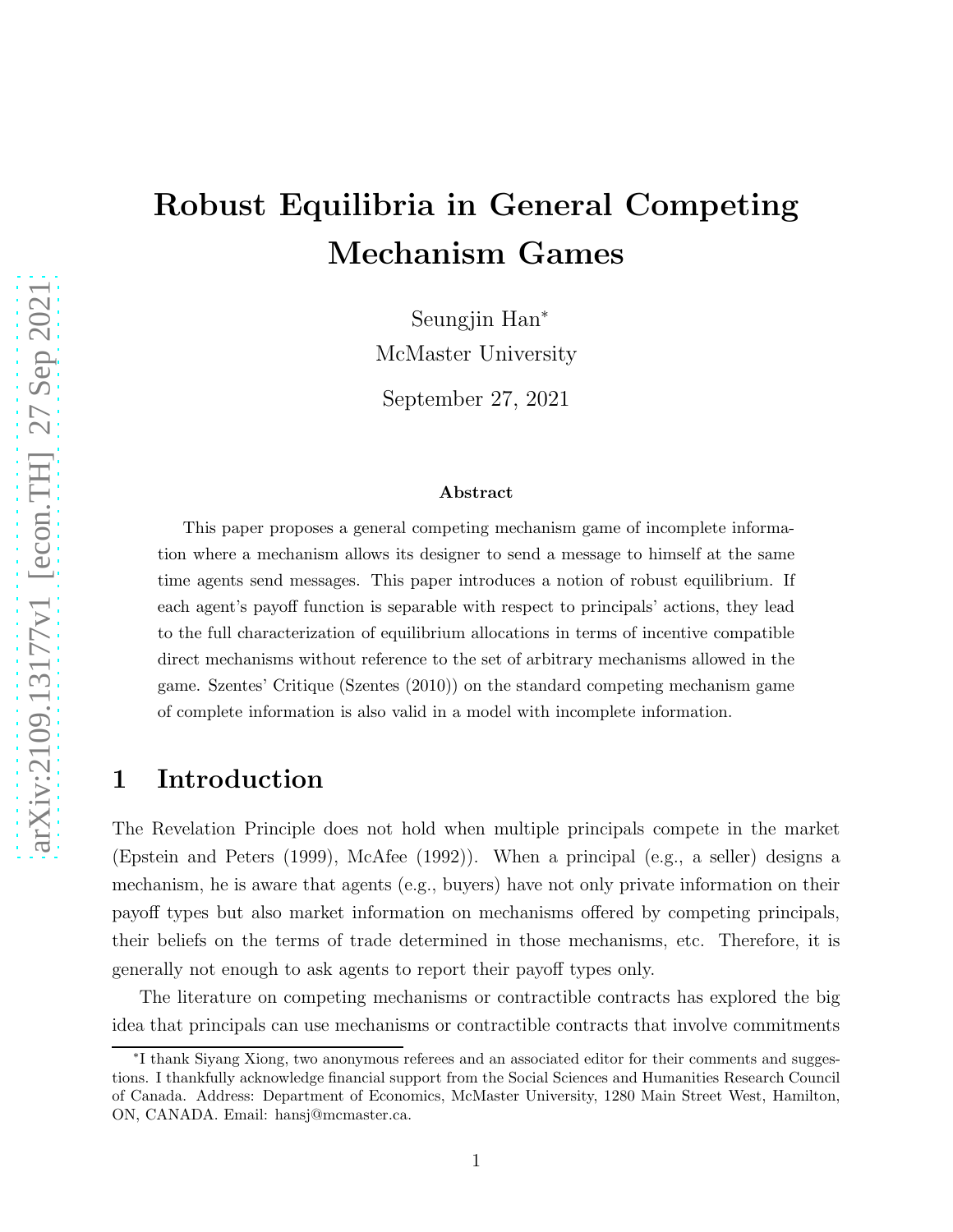to punish a competing principal's deviation. Punishment can take place when agents' messages reveal a competing principal's deviation (Epstein and Peters (1999), Yamashita (2010), Xiong (2013)), or it is prescribed in a contractible contract, directly conditional on a deviator's publicly observable contract (Szentes (2015)). This makes it possible for principals to sustain various collusive outcomes.

Epstein and Peters (1999) propose a class of universal mechanisms that allow agents to describe competing principals' mechanisms. However, the message spaces in these universal mechanisms that agents use in describing competing principals' mechanisms are quite complex due to the infinite regress problem: my mechanism depends on the competitor's mechanism, his mechanism depends on mine, and so on ad infinitum. A major contribution by Yamashita (2010) is that any equilibrium allocations can be understood as if a principal offers a recommendation mechanism that delegates a choice of his incentive compatible direct mechanism to agents. The incentive compatible direct mechanism chosen by a majority of agents is implemented. Recommendation mechanisms can be thought of as an extension of menus proposed for common agency (Martimort and Stole (2002), Page and Monterio (2003), and Peters (2001)).

On the other hand, Szentes (2015) studies a bilateral contracting game as in Han (2006), but augmented by contractible contracts (Peters and Szentes (2012)) in which a principal's ordinary contract is directly conditional on a deviator's ordinary contract described by the Gödel language.

#### 1.1 Motivation

The characterization of the equilibrium allocations in the current literature is however tied to the very set of arbitrary mechanisms allowed for each principal in the game. Therefore, the greatest lower bound of a principal's equilibrium payoff is not expressed in terms of incentive compatible direct mechanisms.

Further, Szentes (2010) points out a restrictive feature in Yamashita (2010). Mechanisms adopted in Yamashita (2010) delegate a choice of an action to agents in the sense that agents' messages fully determine an action in a mechanism. This is the restriction imposed on mechanisms in the standard competing mechanism game in the literature. However, a principal may offer a *set-valued mechanism* in which a set of actions is first determined by agents' messages and the principal subsequently chooses an action that he wants from the set.

Szentes shows that if such mechanisms are allowed, the greatest lower bound of a principal's (pure-strategy) equilibrium payoff in the competing mechanism game of *complete*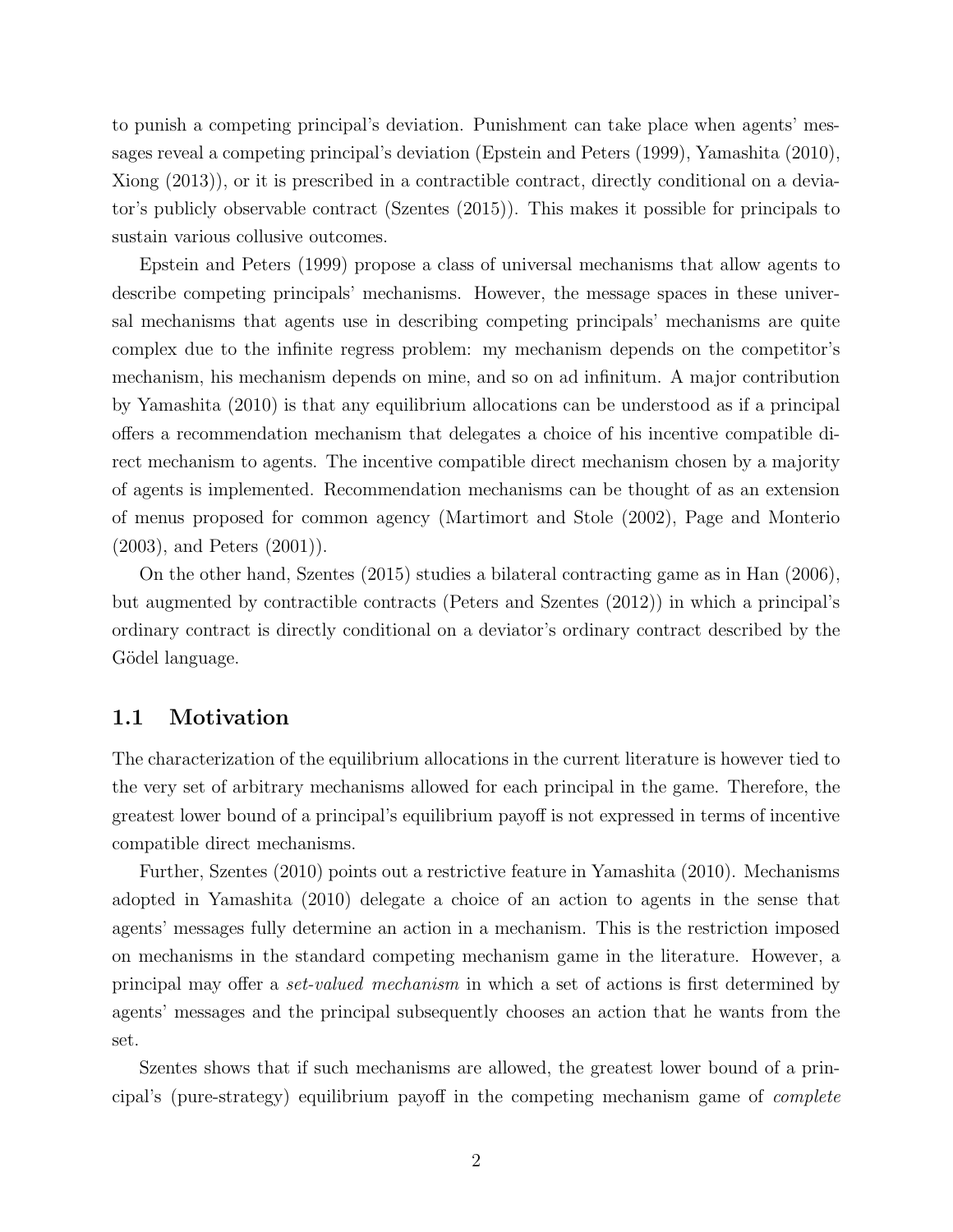*information* can be expressed as his minmax value over actions regardless of the complexity of mechanisms allowed in the game. The reason is that a principal can deviate to a mechanism that leaves the whole set of actions for him regardless of agents' messages. The deviating principal can then choose an action that maximizes his payoff given his belief on non-deviators' actions. Therefore, a principal's payoff cannot be lower than his minmax value over actions in the case of the complete information. In the standard competing mechanism game, a principal is forced to offer a mechanism that takes away his freedom of choosing an action at a later stage of the game, inducing his maxmin value over actions as a principal's equilibrium payoff. Szentes (2010) argues that this is hard to justify on economic grounds.

This paper proposes a general competing mechanism game of *incomplete information* where a principal's general mechanism allows him to send a message to himself at the same time agents send messages and these messages altogether determine an action. A principal does not observe other principals' mechanisms when he sends a message to himself. A principal's mechanism that assigns a set of actions conditional on agents' messages (Szentes (2010)) is strategically equivalent to a general mechanism. Therefore, the set of mechanisms in Szentes (2010) can be nested into the set of general mechanisms.

In a model with a single principal, the Revelation Principle holds for both set-valued mechanisms in Szentes (2010) and general mechanisms in this paper: For any equilibrium given any set valued mechanism or any general mechanism, there exists an incentive compatible direct mechanism where agents' messages uniquely determine the principal's action and the equilibrium allocation is preserved by a truth-telling equilibrium. Therefore, in a model with a single principal, the mechanism design with set-valued mechanisms in Szentes (2010) or general mechanisms in this paper is no different from the mechanism design with the single-valued mechanisms. Szentes shows that such an equivalence breaks down in a model of complete information with multiple principals.

#### 1.2 Main Results

This paper shows that such an equivalence also breaks down in a model of incomplete information with multiple principals. Further, this paper identifies the payoff environment and the notion of equilibrium under which the incentive compatibility alone characterizes the set of equilibrium allocations both when principals can use general mechanisms and when principals are restricted to use standard mechanisms.[1](#page-2-0)

In a perfect Bayesian equilibrium (PBE) (Yamashita (2010)), an equilibrium allocation

<span id="page-2-0"></span><sup>&</sup>lt;sup>1</sup>This provides the clear comparison of equilibrium allocations between general competing mechanism games and standard competing mechanism games, although I believe the breakdown can be shown with the notion of perfect Bayesian equilibrium and no restriction on the payoff environment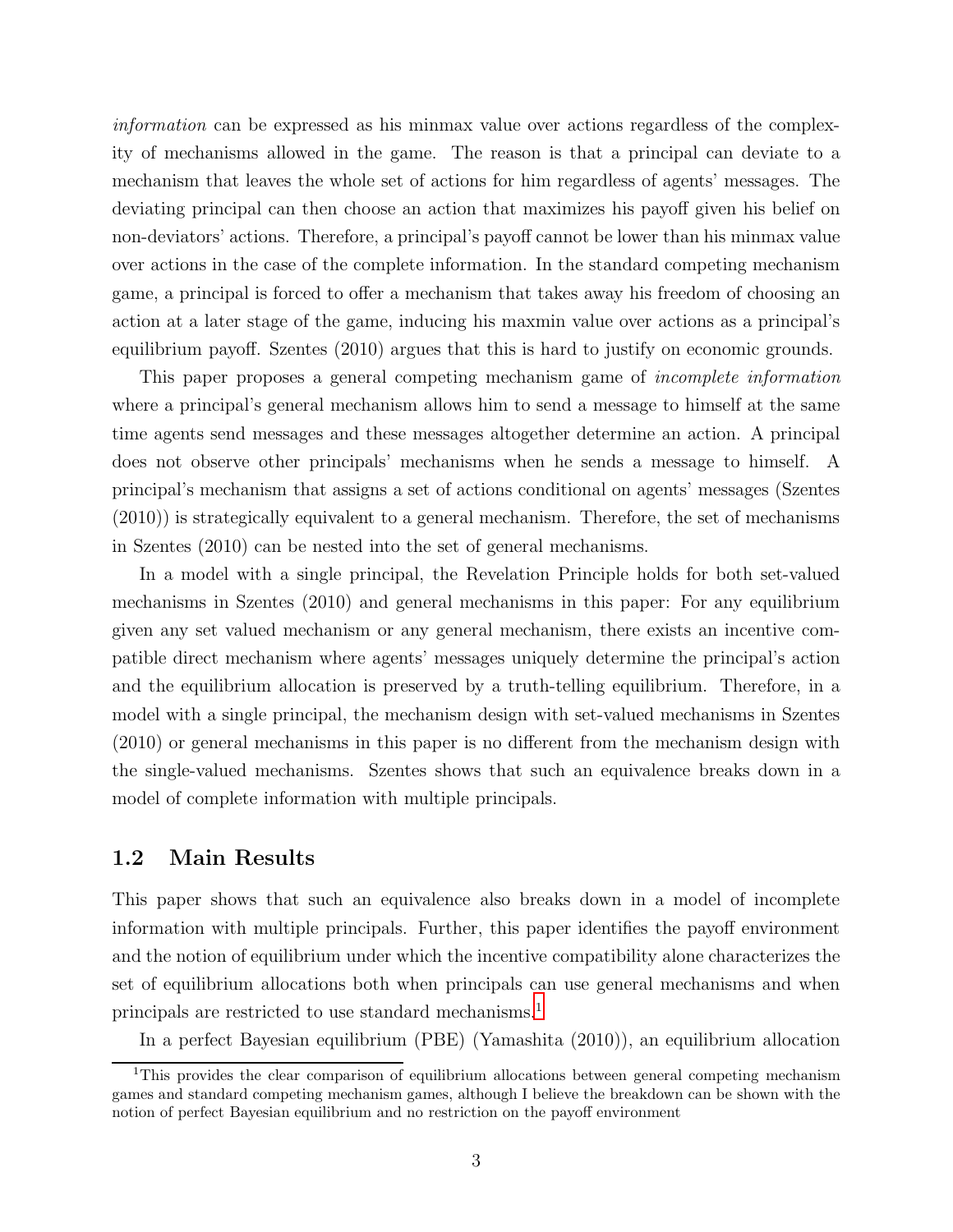is induced by agents' equilibrium strategies of communicating with all principals, including a deviating principal, that are worst for the deviating principal. In a strongly robust PBE (Epstein and Peters (1999), Han (2007)), an equilibrium allocation is induced by agents' equilibrium strategies of communicating with all principals that are best for the deviating principal.

A PBE or strongly PBE are the two extreme polar cases in terms of a principal's belief on what kind of communication strategies he can persuade agents to play upon his deviation: In a strongly PBE, a deviating principal is optimistic that he believes he can persuade them to choose the equilibrium strategies of communicating with all principals that are best for him, whereas, in a PBE, he is pessimistic that he believes that the non-deviating principals can persuade them to choose the equilibrium strategies of communicating with all principals that are worst.

In a robust PBE, a principal believes that he can persuade agents to follow only what kind of strategies of communicating with *himself* upon his deviation, taking agents' communication with non-deviating principals as given. Given such limited persuasion, non-deviating principals believe they can partially persuade agents, that is, to follow what kind of strategies of communicating with themselves. The notion of robust PBE is based on the view that agents may not fully serve the deviating principal's interest only or the non-deviating principals' interest only. In a robust PBE, agents partially serve both the deviating principal and the non-deviating principals. Since agents are common agents for all principals, it seems reasonable for agents to (partially) serve both of them.

If a principal's payoff does not depend on the other principals' actions, the notion of robust PBE coincides with that of strongly robust PBE. If a principal's payoff does not depend on his own action, the notion of robust PBE coincides with that of PBE. Generally when a principal's payoff depends on both his action and the other principals' actions, robust PBE is weaker than strongly robust PBE but stronger than PBE.

If an agent's payoff function is separable with respect to principals' actions, the set of robust PBE allocations in a general competing mechanism game is fully characterized in terms of the greatest lower bound of a principal's robust PBE payoff, which is his *minmax* value over incentive compatible direct mechanisms. Let us explain the key idea. If each agent's payoff function is separable with respect to principals' actions, we can define an individually Bayesian incentive compatible  $(BIC)$  direct mechanism for each principal j. Then, a BIC profile of principals' direct mechanisms is a profile of principals' individually BIC direct mechanisms. In a general competing mechanism game, principal  $j$  can offer a mechanism where the message space for himself is the set that includes all of his individually BIC direct mechanisms  $\Pi_j^B$  and the message space for each agent is her type space. In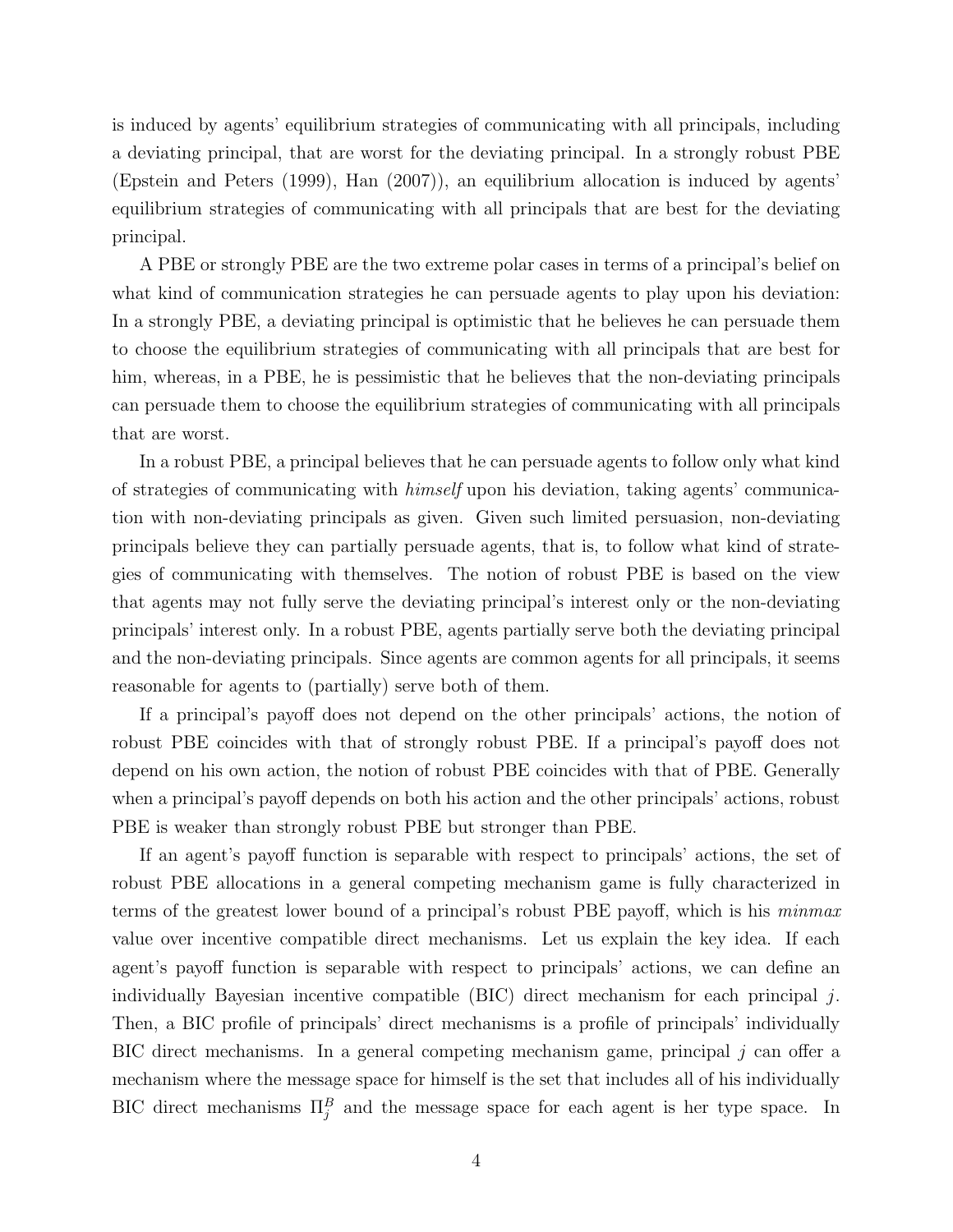this mechanism, principal j chooses his BIC direct mechanism  $\pi_j$  from  $\Pi_j^B$  and agents send type messages to j at the same time and subsequently  $\pi_j$  determines j's action conditional on agents' messages. The notion of robust PBE makes it possible for  $j$  to implement any BIC direct mechanism  $\pi_j$  from  $\Pi_j^B$ . Given j's belief on BIC direct mechanisms induced by non-deviators' mechanisms, principal  $j$  can then choose his BIC direct mechanism  $\pi_j$  from  $\Pi_j^B$  that maximizes his payoff. Therefore, principal j's payoff in a robust PBE of a general competing mechanism game cannot be lower than his minmax values over individually BIC direct mechanisms.

This paper then shows that any profile of individually BIC direct mechanisms that generates a payoff for each principal no less than his minmax value can be supported in a robust PBE where each principal j offers a deviator-reporting mechanism which asks agents to report only the identity of a deviating principal along with their payoff types. If a majority of agents report j, then deviator-reporting mechanisms assign individually BIC direct mechanisms that lead to j's minmax value: Otherwise, they assign individually BIC direct mechanisms that are supposed to be implemented in an equilibrium.

For a robust PBE, the standard competing mechanism game is restrictive in the sense that it takes the freedom of choosing any BIC direct mechanism away from a principal at the same time agents send messages to him given his mechanism. In the standard competing mechanism game, a deviating principal's payoff can be as low as his *maxmin* value. The reason is that agents' communication with the deviator alone induces a BIC direct mechanism from the deviator's mechanism and non-deviators can choose their BIC direct mechanisms conditional on agents' reports on the deviator's BIC direct mechanism that they induce from the deviator's mechanism.

When random mechanisms are allowed as in our paper and there are only two principals, the restrictive feature of the standard competing mechanism game is not a problem because each principal's minmax value over individually BIC direct mechanisms is equal to his maxmin value. However, the equivalence between the minmax and maxmin values are not extended to the case with three or more principals. Therefore, Szentes' critique on the standard competing mechanism game of complete information is also valid in a model of incomplete information.

#### 1.3 Related literature

While this paper imposes the separability on the agent's payoff function, it allows for interdependent values of payoff types, an agent's payoff depends on actions chosen by all principals, and there are no restrictions on the principal's payoff function. In my companion paper (Han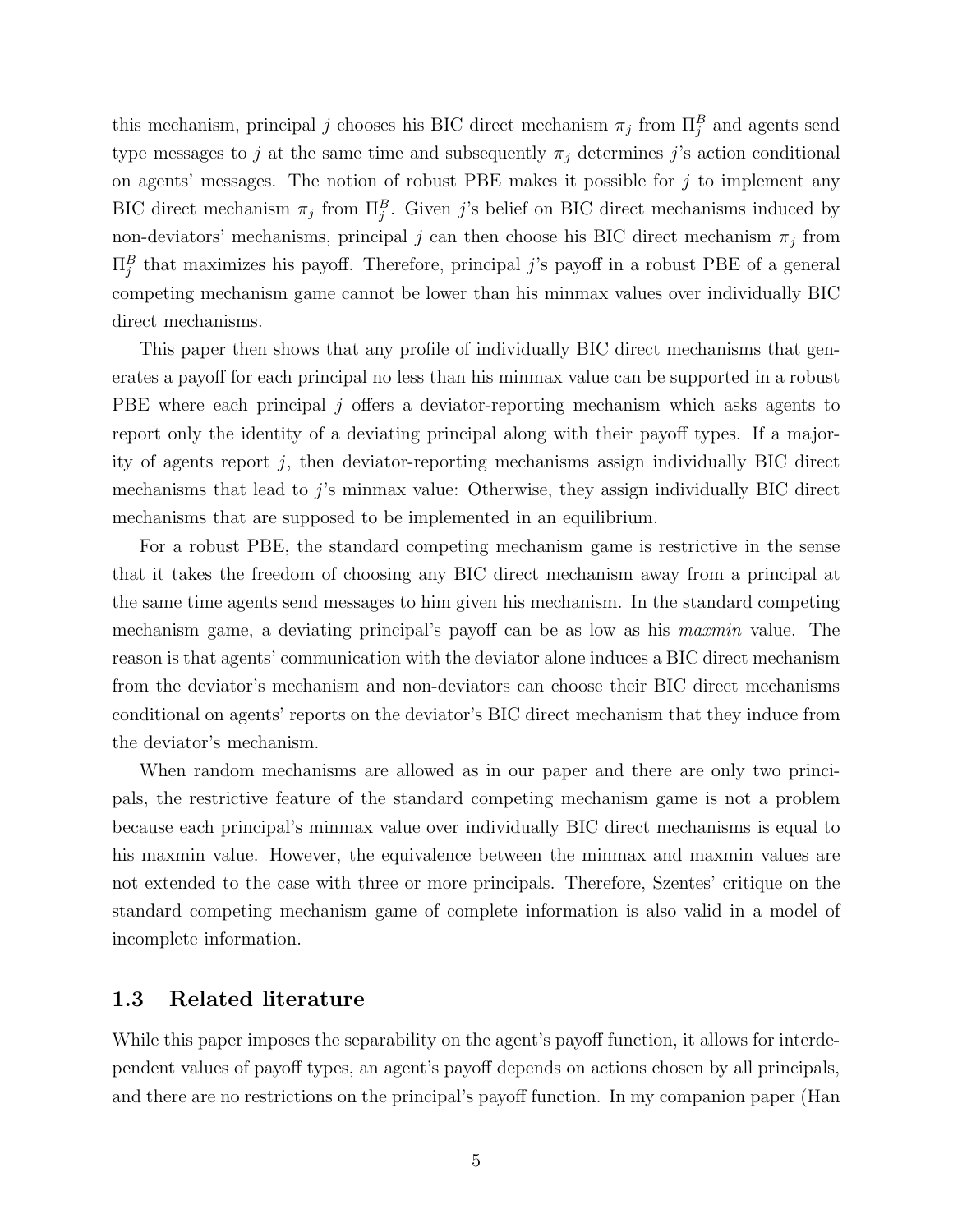(2021)), I considered a particular environment where (i) an agent can choose only one principal for trading and her payoff depends on only the action of the principal she chooses and her type (i.e. private value) and (ii) payoff functions for all players are linear and there are also no externalities on the principal side. Han (2021) focuses on the specific (but tractable) competition model where a principal's general contract chooses his dominant-strategy incentive compatible direct mechanism as a function of messages sent by all agents before they choose their trading principals; each agent subsequently sends her true type to the principal she chooses.[2](#page-5-0) The focus in Han (2021) is to characterize the equilibrium allocations conditional on truthful type reporting to the trading principal in the specific competition model, show the validity of Szentes' critique based on such equilibria, and provide comparative statics on equilibrium profits and prices in applications.

In common agency (i.e., multiple principals and a single agent), Han (2012), Peters (2003, 2007), and Attar et al. (2008) identify the restrictions on the players' preference ordering with which there is no loss of generality for principals to focus on take-it-or-leave-it offers or incentive-compatible direct mechanisms. The "no externalities" condition imposed in Peters (2003, 2007) focused on games where an agent's payoff type does not affect her preference ordering and it does not allow that a principal's utility depends on competing principals' actions. A separability on the agent's preference ordering is imposed in Attar et al. (2008) for common agency but we impose none of the following restrictions: (i) the no indifference condition in Attar et al. (2008) that an agent is never indifferent between any pair of actions from any principals<sup>[3](#page-5-1)</sup>, (ii) the "no externalities" condition imposed on principals' preference ordering in Peters (2003, 2007), (iii) the monotonicity condition in Han (2012). In contrast to these papers, we formulate the notion of robust equilibrium such that it is sufficient to impose only the separability on agents' preference ordering for the characterization of the set of all robust equilibrium allocations in terms of BIC direct mechanisms in general competing mechanism games with multiple principals and multiple agents.

It is worthwhile to mention that mechanism design approaches considered in Szentes (2010) and this paper are different from contracting with limited commitment considered by Bester and Strausz (2000, 2010) and Dorval and Skreta (2018) in a model with a single principal. In Bester and Strausz (2000, 2010), a principal cannot specify the set of the actions that he can choose conditional on agents' messages. Because of that, the standard Revelation

<span id="page-5-0"></span><sup>&</sup>lt;sup>2</sup>Extending the DIC-BIC equivalence in Gershkov, et al.  $(2013)$ , Han  $(2021)$  shows that when all the other principals offer such general contracts, a principal has no incentive to deviate to any arbitrary general contract in the sense that there exists a continuation equilibrium that punishes a principal upon his deviation to an arbitrary general contract.

<span id="page-5-1"></span><sup>3</sup>We believe that for common agency as in Attar, et al. (2008), only the separability condition is needed for the Revelation Principle for robust equilibrium formulated in our paper without the no indifference condition.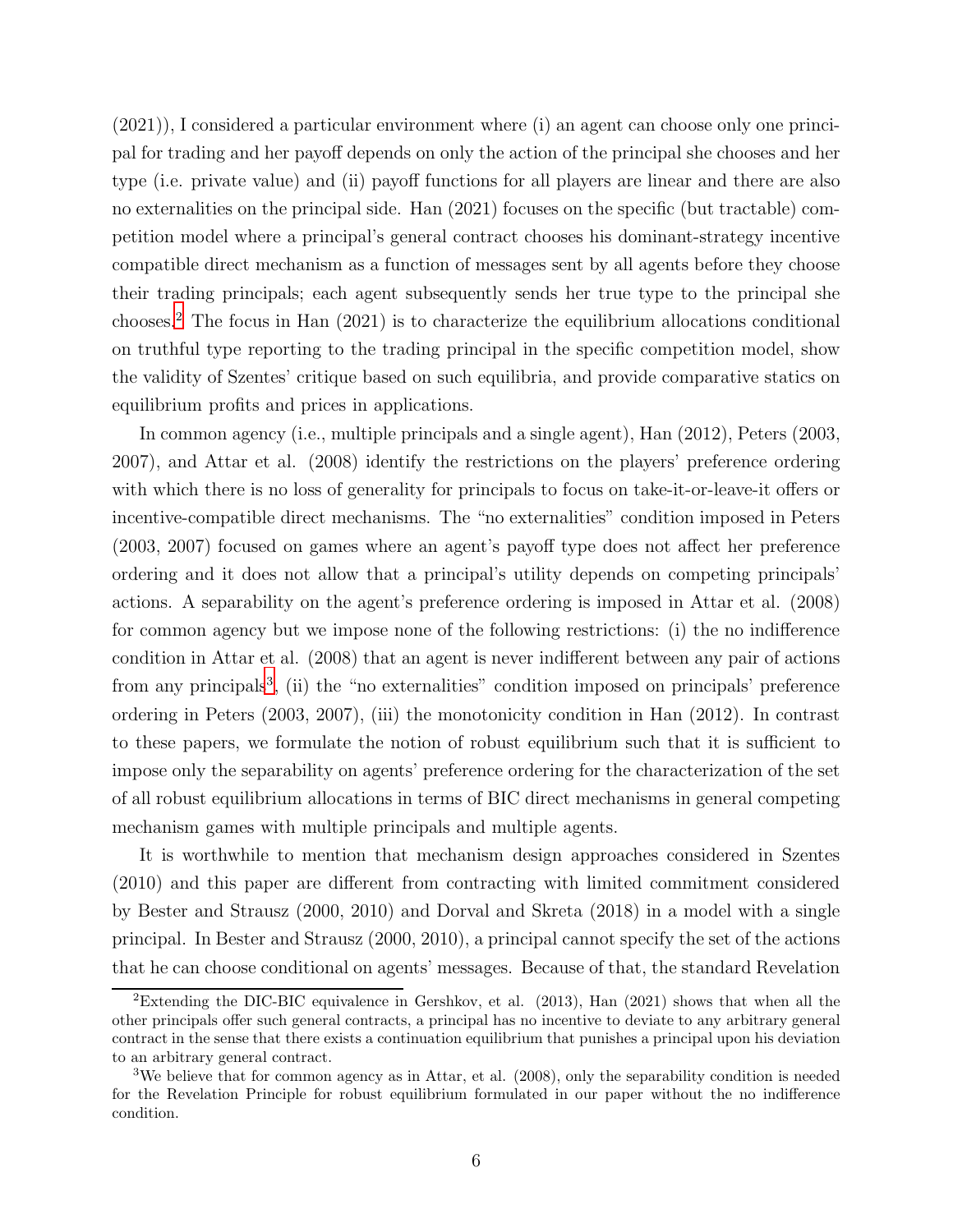Principle does not hold even with a single principal (Bester and Stausz (2000)). What the principal can design is rather a communication device that generates a publicly observable output message s conditional on an agent's private input message  $m$  (Bester and Strausz (2010)). While the principal designs a communication device, he observes only the output message s and this output message does not restrict the set of actions that the principal can choose. Given the posterior belief conditional on the output message s, the principal chooses his action. Dorval and Skreta (2018) applies the limited commitment approach to a model with an agent's persistent type in multiple periods: The principal's action choice in the current period is independent of an agent's output messages observed from previous communication devices.

On the other hand, the class of mechanisms considered in Szentes (2010) and in this paper still allows a principal to commit to a mechanism that specifies the set of a principal's actions as a function of agents' messages sent to  $\text{him.}^4$  $\text{him.}^4$ . As pointed out in footnote [6,](#page-10-0) when there is only one principal in a model, the standard Revelation Principle holds for the class of mechanisms considered in Szentes (2010) and my paper. Therefore, for a model with a single principal, the class of mechanisms considered in Szentes (2010) and this paper generates the same set of equilibrium allocations that are generated by the class of standard mechanisms in which agents' messages uniquely determines a principal's action. Szentes (2010) shows that's not the case in a model of complete information with multiple principals by showing that a principal can raise the greatest lower bound of his equilibrium payoff by using the class of mechanisms in which agents' messages only determines the set of actions from which a principal can choose his action. We show that this result can be extended to a model of incomplete information with multiple principals.

#### 2 General Competing Mechanisms

Throughout the paper, we assume that a set is a compact metric space. When a measurable structure is necessary, the corresponding Borel  $\sigma$  algebra is used. For a set  $Z, \Delta(Z)$  denotes the set of Borel probability distributions on X. For any mapping L from S into  $Q$ ,  $L(S)$ denotes the image set of L.

There are J principals and I agents. Let  $\mathcal{J} = \{1, \ldots, J\}$  be the collection of principals and  $\mathcal{I} = \{1, \ldots, I\}$  the the collection of agents with  $J \geq 2$  and  $I \geq 3$ . Agent *i*'s payoff type

<span id="page-6-0"></span> $4$ These approaches assume the full commitment. A principal may want to offer a more general mechanism than a standard (single-valued) mechanism even if he can offer any standard mechanism. In fact, the set of standard mechanisms is a strict subset of the set of general mechanisms. On the other hand, the literature on contract design with limited commitment assumes that a principal can offer neither a general mechanism nor a standard mechanism.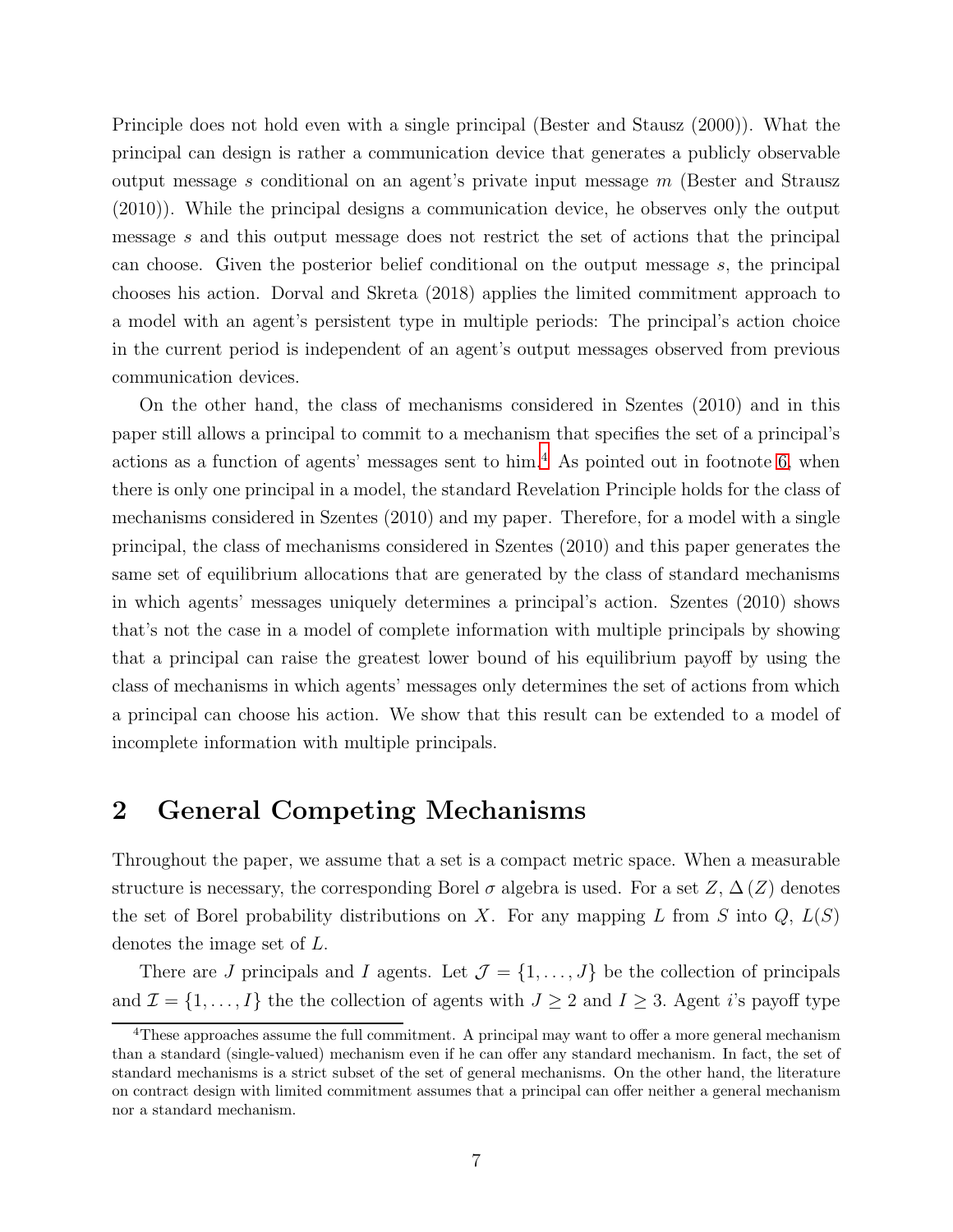is denoted by  $x_i \in X_i$ . Let  $x = (x_1, \ldots, x_I) \in X = X_1 \times \cdots \times X_I$  denote a profile of types, which is drawn from a probability distribution  $F \in \Delta(X)$ . Each principal j takes his action  $a_j \in A_j$ . Let  $a = (a_1, \ldots, a_I) \in A = A_1 \times \cdots \times A_J$  denote a profile of actions. For all  $a \in A$ and all  $x \in X$ , principal j's payoff is  $v_j(a, x)$  and agent i's payoff is  $u_i(a, x)$ .

Competing mechanisms brings an extreme form of multidimensionality. Not only may each principal  $j$ 's action  $a_j$  be multidimensional, the number of principals adds multidimensionality to the profile of actions  $a = (a_1, \ldots, a_J)$ . We assume that each agent's payoff function is separable with respect to principals' actions. For all  $a \in A$  and all  $x \in X$ , agent i's payoff takes the form of

<span id="page-7-0"></span>
$$
u_i(a,x) = \sum_{k=1}^{J} u_{ik}(a_k, x).
$$
 (1)

Notably, [\(1\)](#page-7-0) allows a quasilinear representation of an agent's preference relation. For example, let  $a_j = (y_j, t_j)$ , where  $y_j$  is a non-monetary (multidimensional) component of principal j's action and  $t_j = (t_{0j}, t_{1j}, \ldots, t_{Ij})$  is a profile of monetary transfers with  $t_{0j}$  for principal j himself and  $t_{ij}$  for agent i for all  $i \in \mathcal{I}$ . Then, [\(1\)](#page-7-0) allows us to express agent i's payoff as  $u_i(a, x) = \sum_{k=1}^J h_{ik}(y_k, x) + T_i$  with  $T_i = \sum_{k=1}^J t_{ik} + m_i$  for agent *i*'s initial amount of money  $m_i \in \mathbb{R}_+$ .

While [\(1\)](#page-7-0) imposes the separability on the agent's payoff function, it is quite general in terms of the nature of actions, how principals' actions affect a player's payoff, and how a player's payoff depends on all agents' types. The equivalence between dominant-strategy implementation and Bayesian implementation in Gershkov, et al. (2013) is based on the restrictions that (i) agents' payoff functions are linear, (ii) each agent's type has only *private value*, and (iii) a principal's action is  $a = (n, m)$ , where an alternative n belongs to a discrete and finite set  $\{1, \ldots, N\}$  and m is a vector of monetary transfers, one for each agent. Given that the agent's payoff environment in my paper allows for *interdependent values* and generality of a principal's action, working with dominant strategy incentive compatible direct mechanisms for the characterization of equilibrium allocations loses its generality even with linear payoff functions and monetary transfers.<sup>[5](#page-7-1)</sup>

Each agent's preference relation satisfies the von Neumann-Morgenstern expected utility property. For a profile of random actions  $(\alpha_1, \ldots, \alpha_J) \in \Delta(A_1) \times \cdots \times \Delta(A_J)$  and a profile

<span id="page-7-1"></span><sup>&</sup>lt;sup>5</sup>One may consider ex-post incentive compatible direct mechanisms for the case of interdependent types. However they are generally not equivalent to Bayesian incentive compatible direct mechanisms as shown in Gershkov, et al (2013).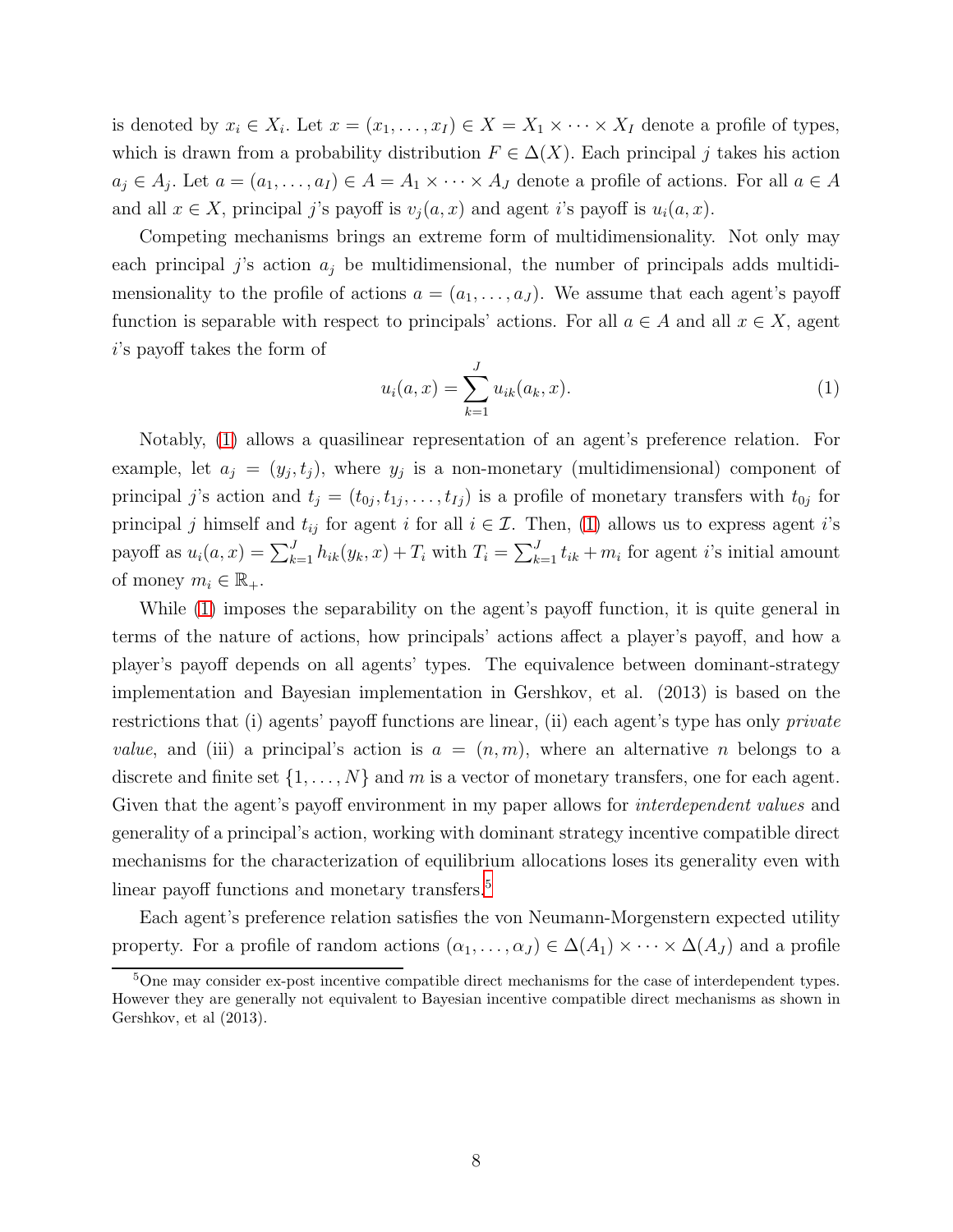of types  $x \in X$ , expected payoffs for agent i and principal j are

$$
U_i(\alpha_1,\ldots,\alpha_J,x) := \int_{A_1} \cdots \int_{A_J} u_i(a_1,\ldots,a_J,x) d\alpha_J \times \cdots \times d\alpha_1,
$$
  

$$
V_j(\alpha_1,\ldots,\alpha_J,x) := \int_{A_1} \cdots \int_{A_J} v_j(a_1,\ldots,a_J,x) d\alpha_J \times \cdots \times d\alpha_1.
$$

For each  $i \in \mathcal{I}$ , [\(1\)](#page-7-0) allows us to express  $U_i(\alpha_1, \ldots, \alpha_J, x)$  as

$$
U_i(\alpha_1,\ldots,\alpha_J,x) = \sum_{k=1}^J U_{ik}(\alpha_k,x),\tag{2}
$$

where  $U_{ik}(\alpha_k, x) := \int_{A_k} u_{ik}(a_k, x) d\alpha_k$ . Note that  $U_i$  and  $V_j$  are both linear in each  $\Delta(A_j)$  for all  $j \in \mathcal{J}$ .

A major departure from the literature on competing mechanisms is to allow a principal to send a message to himself given his mechanism. Specifically, each principal  $j$  can offer a *general mechanism* that determines his action contingent on agents' messages and his own message. Let  $M_{ij}$  be the set of messages available for agent  $i \in \mathcal{I}$ . Let  $M_{0j}$  be the set of messages available for principal j himself. Let  $M_j = \times_{k=0}^I M_{kj}$ . A mechanism is then a measurable mapping

$$
\gamma_j: M_j \to \Delta(A_j).
$$

Let  $\Gamma_j$  be the set of mechanisms available for principal j. Let  $\Gamma = \Gamma_1 \times \cdots \times \Gamma_J$ . Note that we allow for *random mechanisms*.

The class of mechanisms proposed in this paper is more general than a standard mechanism that specifies a principal's action contingent on agents' messages only. In terms of our formulation, a standard mechanism is the same as a mechanism  $\gamma_j: M_j \to \Delta(A_j)$  such that for all  $m_{0j}, m'_{0j} \in M_{0j}$  and all  $(m_{1j}, \ldots, m_{Ij}) \in \times_{k \neq 0} M_{kj}$ ,

<span id="page-8-0"></span>
$$
\gamma_j(m_{0j}, m_{1j}, \dots, m_{Ij}) = \gamma_j(m'_{0j}, m_{1j}, \dots, m_{Ij}). \tag{3}
$$

Let  $\Gamma_j$  be the set of mechanisms satisfying [\(3\)](#page-8-0) for each  $j \in \mathcal{J}$ . Clearly  $\Gamma_j$  is a strict subset of  $\Gamma_j$ . Standard competing mechanism games (e.g., Epstein and Peters (1999), Han (2006), Yamashita (2010) among many) allow principal j to offer only a mechanism in  $\Gamma_j$ . For notational simplicity, we drop the message set  $M_{0j}$  for any mechanism in  $\Gamma_j$  and denote a mechanism in  $\overline{\Gamma}_j$  by a measurable mapping from  $M_{1j} \times \cdots \times M_{Ij}$  into  $\Delta(A_j)$ .

Mechanisms in  $\Gamma$  or  $\overline{\Gamma}$  are quite general in terms of the degree and nature of communication that they allow. For example, they are sufficiently general that there exists an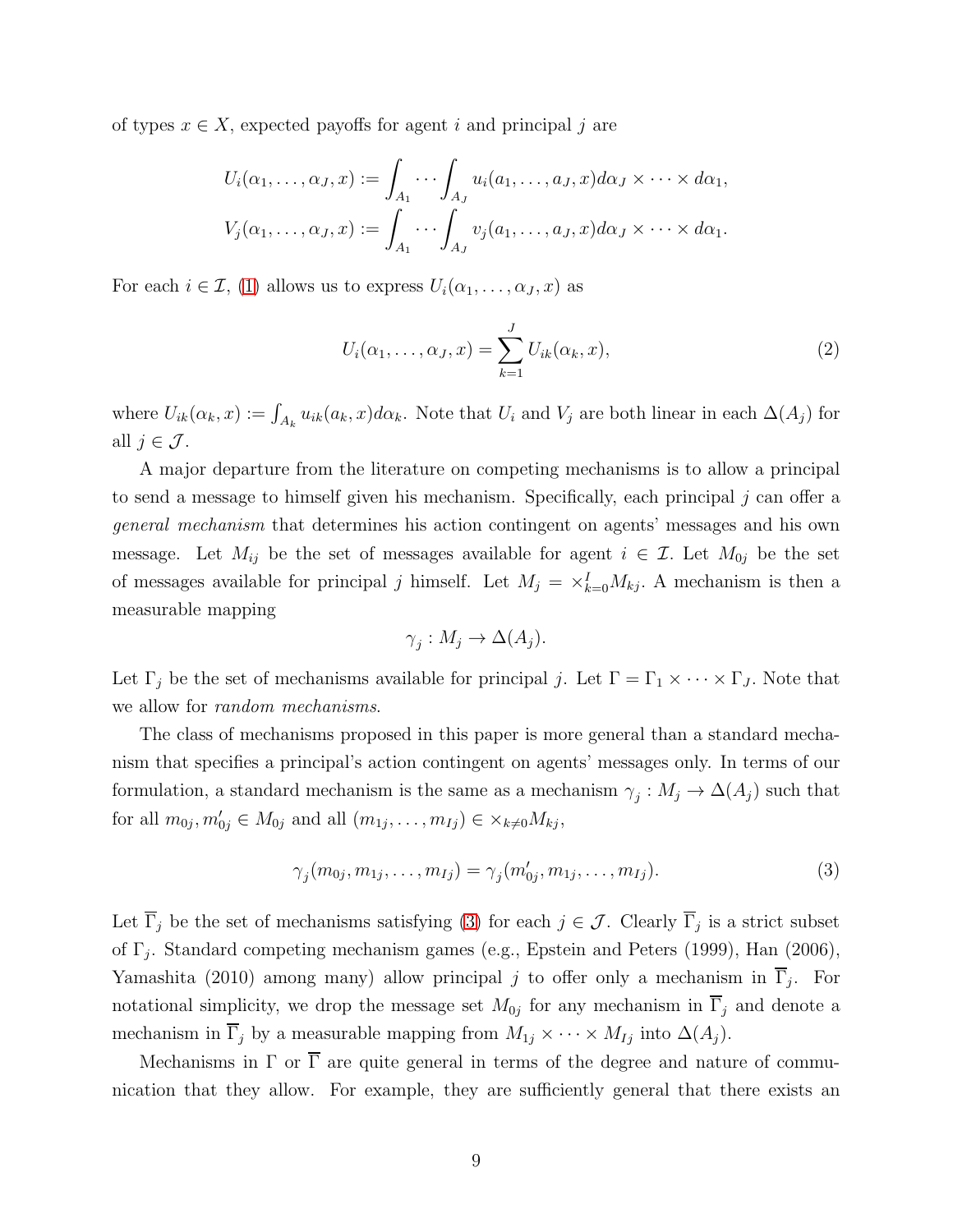embedding  $\eta_j$  from the set of individually BIC direct mechanisms for principal j defined in Section 3 into  $\Gamma_j$ .  $\Gamma$  is also large enough to include mechanisms homeomorphic to deviatorreporting mechanisms and deviator's DM (direct mechanism) reporting mechanisms defined in Sections 4 and 5.

For a contract in Szentes (2010), there exists a strategically equivalent mechanism in  $\Gamma_j$ . Principal j's contract proposed by Szentes (2010) is a measurable mapping  $h_j: M_{1j} \times \cdots \times$  $M_{Ij} \to \mathcal{P}(\Delta(A_j))$  in our environment, where  $\mathcal{P}(\Delta(A_j))$  is the set of all subsets of  $\Delta(A_j)$ . In this contract, a profile of agents' messages  $(m_{1j}, \ldots, m_{Ij})$  first determines  $h_j(m_{1j}, \ldots, m_{Ij}),$ a subset of  $\Delta(A_i)$ , from which principal j subsequently chooses his action. For such a contract, we can construct a strategically equivalent mechanism  $\gamma_j: M_j \to \Delta(A_j)$ . Let  $m_{0j}$ be a measurable mapping from  $h_j(M_{1j} \times \cdots \times M_{1j})$  (i.e., the image set of  $h_j$ ) into  $\Delta(A_j)$  with the property that for all  $h_j(m_{1j},\ldots,m_{Ij})\in h_j(M_{1j}\times\cdots\times M_{Ij}), m_{0j}(h_j(m_{1j},\ldots,m_{Ij}))\in$  $h_j(m_{1j},\ldots,m_{Ij})$ . Let  $M_{0j}$  be the set of all such measurable mappings. Let us define a mechanism  $\gamma_j: M_j \to \Delta(A_j)$  such that for a general contract  $h_j$  and all  $(m_{0j}, m_{1j}, \ldots, m_{Ij}) \in$  $M_i$ 

$$
\gamma_j(m_{0j}, m_{1j}, \ldots, m_{Ij}) = m_{0j} (h_j (m_{1j}, \ldots, m_{Ij})).
$$

In a contract  $h_j$ , agents' messages determine a subset of actions and then principal j chooses an action from the subset. In the corresponding mechanism  $\gamma_j$ , principal j reports his contingency plan  $m_{0j}$  to himself, at the same time agents send messages to him, as to what action to choose as a function of the subset of actions determined by agents' messages. Therefore, the set of contracts in Szentes (2010) can be nested into Γ.

A general competing mechanism game with  $\Gamma$  starts when principals simultaneously offer their mechanisms from Γ. Given a profile of mechanisms  $\gamma = (\gamma_1, \dots, \gamma_J)$ , each agent sends a message to every principal and every principal sends a message only to himself at the same time. When principals and agents send messages, each principal  $j$ 's mechanism is only observed by agents but not by the other principals. According to each principal  $j$ 's mechanism  $\gamma_j$ , a profile of messages  $m_j = (m_{0j}, m_{1j}, \ldots, m_{Ij})$  determines his random action as  $\gamma_j(m_j) \in \Delta(A_j)$ . Finally, payoffs are realized.

One may consider an alternative game where a principal inputs his message after observing the other principals' mechanisms. In terms of characterizing equilibrium allocations, it does not matter whether or not the other principals' mechanisms are observable by a principal when he inputs his message in his mechanism given three or more agents. The reason is that the message spaces can be sufficiently general that (i) agents are able to describe the other principals' mechanisms with their messages and (ii) a principal can input a message in his mechanism that describes a contingency plan with respect to all possible messages that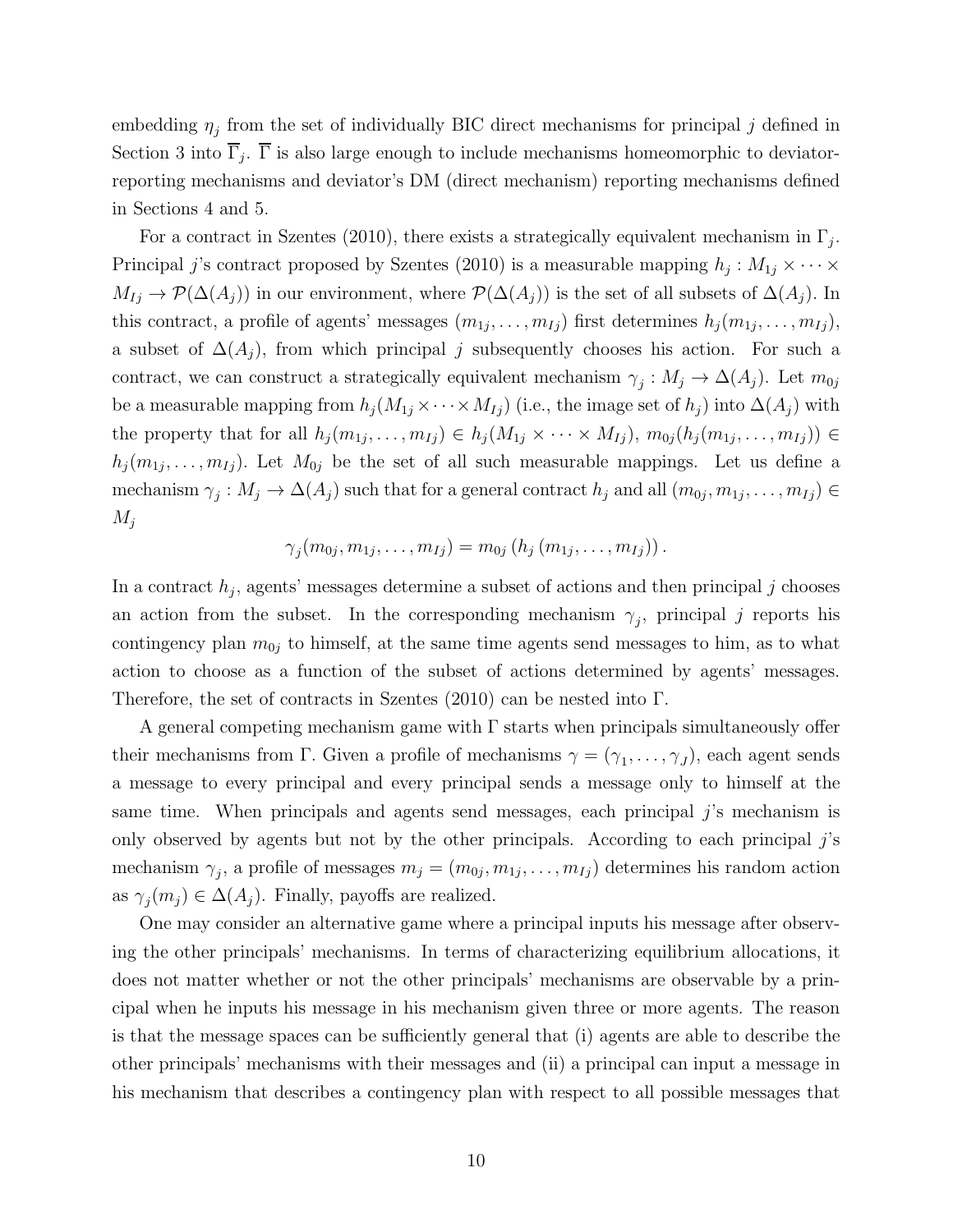agents could send, as explained earlier.

## 3 Notion of Equilibrium

We consider a pure-strategy equilibrium, as in Yamashita (2010), in the sense that principals use pure strategies for their mechanism choices. In this paper, mixed communication strategies are however allowed to such an extent that the existence of an equilibrium can be addressed, whereas Yamashita (2010) considers only pure communication strategies.

Let  $c_{ij}$ :  $\Gamma \times X_i \to \Delta(M_{ij})$  denote agent is mixed strategy of communicating with principal j. Let  $c_{0j} : \Gamma_j \to \Delta(M_{0j})$  be principal j's mixed strategy of communicating with himself. For all  $\gamma \in \Gamma$  and all  $x \in X$ , let

$$
g_j(\gamma_j, c_{0j}(\gamma_j), c_{1j}(\gamma, x_1), \dots, c_{Ij}(\gamma, x_I))
$$
  

$$
:= \int_{M_{0j}} \int_{M_{1j}} \cdots \int_{M_{Ij}} \gamma_j(m_{0j}, m_{1j}, \dots, m_{Ij}) dc_{0j}(\gamma_j) dc_{1j}(\gamma, x_1) \cdots dc_{Ij}(\gamma, x_I).
$$

Given  $\gamma = (\gamma_1, \ldots, \gamma_J) \in \Gamma$ ,  $g_j(\gamma_j, c_{0j}(\gamma_j), c_{1j}(\gamma, x_1), \ldots, c_{Ij}(\gamma, x_I)) \in \Delta(A_j)$  is the probability distribution over  $A_j$  conditional on  $x = (x_1, \ldots, x_I)$  that is induced by (i) the strategies of communicating with principal  $j, c_j(\gamma) = (c_{0j}(\gamma_j), c_{1j}(\gamma, \cdot), \dots, c_{Ij}(\gamma, \cdot))$  and (ii) principal j's mechanism  $\gamma_j$ . Then,

<span id="page-10-1"></span>
$$
g_j(\gamma_j, c_{0j}(\gamma_j), c_{1j}(\gamma, \cdot), \dots, c_{Ij}(\gamma, \cdot))
$$
\n
$$
(4)
$$

is a mapping from  $X \to \Delta(A_i)$ , which is a *direct mechanism* induced by the communication strategies  $c_j(\gamma)$  and principal j's mechanism  $\gamma_j$ .<sup>[6](#page-10-0)</sup>

For  $\gamma \in \Gamma$ , agent *i*'s (ex-ante) expected payoff is expressed as becomes

$$
\mathbb{E}_x\left[U_i(g_1(\gamma_1,c_1(\gamma,x)),\ldots,g_J(\gamma_J,c_J(\gamma,x)),x)\right]=\sum_{k=1}^J\mathbb{E}_x\left[U_{ik}(g_k(\gamma_k,c_k(\gamma,x)),x)\right],
$$

<span id="page-10-0"></span><sup>&</sup>lt;sup>6</sup>Suppose that there is only one principal in a model. Given a mechanism  $\gamma_1$  offered by principal 1 (i.e., single principal), a profile of continuation-equilibrium communication strategies  $c_1(\gamma_1)$  induces a Bayesian incentive compatible direct mechanism  $g_1$  according to [\(4\)](#page-10-1) in which only agents send type messages and the principal does not send a message to himself. Therefore, the standard Revelation Principle holds. This implies that in a model of a single principal, the class of mechanisms considered in Szentes (2010) and my paper is no different from the class of standard mechanisms in terms of the set of equilibrium allocations that it generates.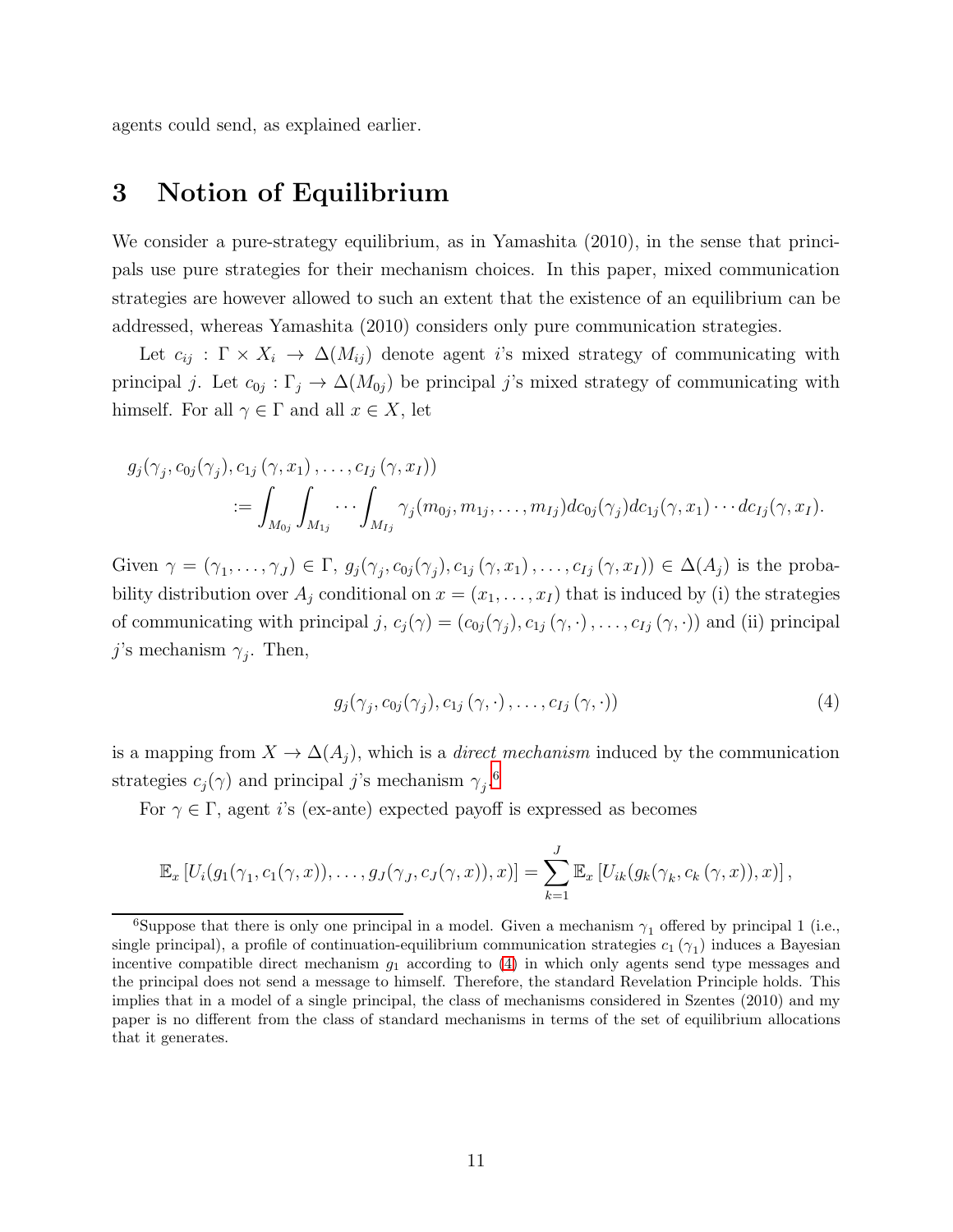where for all  $k \in \mathcal{J}$ ,

$$
\mathbb{E}_x \left[ U_{ik}(g_k(\gamma_k, c_k(\gamma, x)), x) \right] := \int_X U_{ik}(g_k(\gamma_k, c_k(\gamma, x)), x) dF.
$$

For  $\gamma \in \Gamma$ , principal j's (ex-ante) expected payoff is expressed as

$$
\mathbb{E}_x \left[ V_j(g_1(\gamma_1, c_1(\gamma, x)), \dots, g_J(\gamma_J, c_J(\gamma, x)), x) \right]
$$
  
 := 
$$
\int_X V_j(g_1(\gamma_1, c_1(\gamma, x)), \dots, g_J(\gamma_J, c_J(\gamma, x)), x) dF.
$$

<span id="page-11-0"></span>**Definition 1** *For all*  $\gamma \in \Gamma$ ,  $c(\gamma) = (c_1(\gamma), \ldots, c_J(\gamma))$  *is said to be a* continuation equilibrium *given* γ *if*

(*i*) for all  $i \in \mathcal{I}$  and all her communication strategies  $(c'_{i1}(\gamma, \cdot), \ldots, c'_{iJ}(\gamma, \cdot))$ 

$$
\sum_{k=1}^{J} \mathbb{E}_{x} \left[ U_{ik}(g_{k}(\gamma_{k}, c_{0k}(\gamma_{k}), c_{1k}(\gamma, x_{1}), \dots, c_{Ik}(\gamma, x_{I})), x) \right] \geq
$$
\n
$$
\sum_{k=1}^{J} \mathbb{E}_{x} \left[ U_{ik}(g_{k}(\gamma_{k}, c_{0k}(\gamma_{k}), c'_{ik}(\gamma, x_{i}), c_{-ik}(\gamma, x_{-i})), x) \right],
$$

 $where \ c_{-ik}(\gamma, x_{-i}) = (c_{\ell k}(\gamma, x_{-\ell}))_{\ell \neq i}$  and

(*ii*) for all  $j \in \mathcal{J}$  and all his communication strategies  $c'_{0j}(\gamma)$ ,

$$
\mathbb{E}_x \left[ V_j(g_j(\gamma_j, c_j(\gamma, x)), g_{-j}(\gamma_{-j}, c_{-j}(\gamma, x)), x) \right] \ge
$$
  

$$
\mathbb{E}_x \left[ V_j(g_j(\gamma_j, c'_{0j}(\gamma), c_{-0,j}(\gamma, x)), g_{-j}(\gamma_{-j}, c_{-j}(\gamma, x)), x) \right], (5)
$$

where 
$$
c_{-0,j}(\gamma, x) = (c_{ij}(\gamma, x_i))_{i \in \mathcal{I}}
$$
 and  $g_{-j}(\gamma_{-j}, c_{-j}(\gamma, x)) = (g_k(\gamma_k, c_k(\gamma, x)))_{k \neq j}$ .

Definition [1](#page-11-0) is based on ex-ante expected payoffs. Condition (i) in Definition [1](#page-11-0) can be equivalently formulated with agents' interim expected payoffs as follows: For all  $i \in \mathcal{I}$ , a.e.  $x_i \in X_i$  and all  $(\mu_{i1}, \ldots, \mu_{iJ}) \in \Delta(M_{i1}) \times \cdots \times \Delta(M_{iJ}),$ 

$$
\sum_{k=1}^{J} \mathbb{E}_{x_{-i}} \left[ U_{ik}(g_k(\gamma_k, c_{0k}(\gamma_k), c_{1k}(\gamma, x_1), \dots, c_{Ik}(\gamma, x_I)), x_{-i}, x_i) | x_i \right] \ge
$$
\n
$$
\sum_{k=1}^{J} \mathbb{E}_{x_{-i}} \left[ U_{ik}(g_k(\gamma_k, c_{0k}(\gamma_k), \mu_{ik}, c_{-ik}(\gamma, x_{-i})), x_{-i}, x_i) | x_i \right], \quad (6)
$$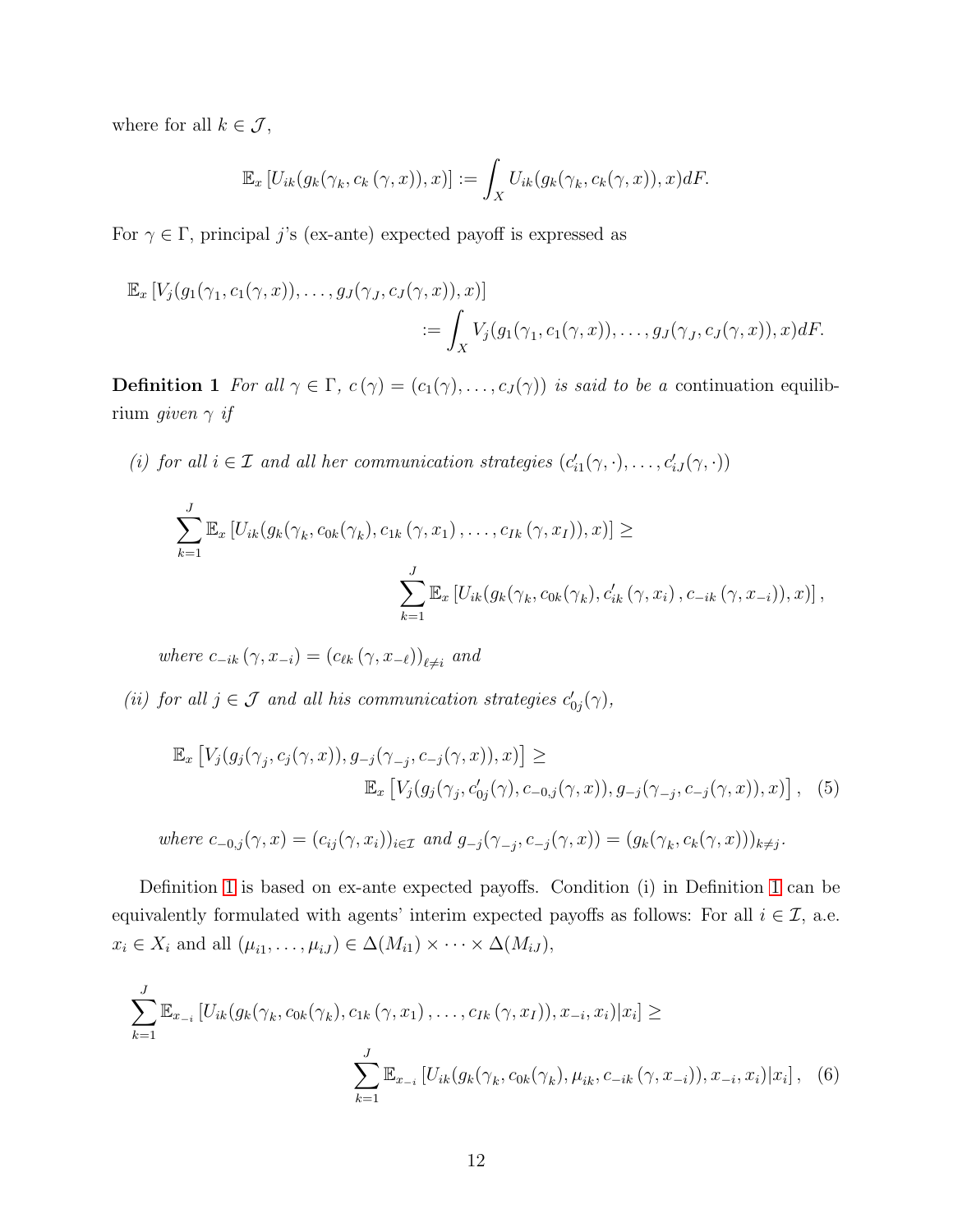where  $\mathbb{E}_{x_{-i}}[\cdot|x_i]$  is the expectation operator based on the probability distribution over  $X_{-i}$ conditional on  $x_i \in X_i$ . We use agents' interim expected payoffs when we define a continuation equilibrium in the standard competing mechanism game in Section 5. Let  $\mathcal{C}(\gamma)$  be the set of all continuation equilibria given  $\gamma$ .

<span id="page-12-0"></span>**Definition 2**  $(\gamma^*, c^*)$  *is a* pure-strategy perfect Bayesian equilibrium *(henceforth simply PBE)* of a general competing mechanism game with  $\Gamma$  if (i)  $c^*(\gamma) \in C(\gamma)$  for all  $\gamma \in \Gamma$  and *(ii)* for all  $j \in \mathcal{J}$  and all  $\gamma_j \in \Gamma_j$ ,

$$
\mathbb{E}_{x} \left[ V_{j} \left( g_{j} \left( \gamma_{j}^{*}, c_{j}^{*}(\gamma^{*}, x) \right), g_{-j} \left( \gamma_{-j}^{*}, c_{-j}^{*}(\gamma^{*}, x) \right), x \right) \right] \geq
$$
\n
$$
\mathbb{E}_{x} \left[ V_{j} \left( g_{j} \left( \gamma_{j}, c_{j}^{*}(\gamma_{j}, \gamma_{-j}^{*}, x) \right), g_{-j} \left( \gamma_{-j}^{*}, c_{-j}^{*}(\gamma_{j}, \gamma_{-j}^{*}, x) \right), x \right) \right]. \tag{7}
$$

Yamashita (2010) and Xiong (2013) employ the notions of sequential equilibrium and subgame perfect Nash equilibrium respectively with finite types, whereas Szentes (2015) employs the notion of perfect Bayesian equilibrium in the model of contractible contracts. All these notions, including one defined in Definition [2](#page-12-0) above, are in fact identical except for the extent to which mixed strategies are allowed. A common requirement of these equilibrium notions is that principals have no incentive to deviate as long as there exists a continuation equilibrium upon deviation where the deviating principal cannot gain. Condition (ii) in the definition of a PBE is equivalent to the following condition: For all j and all  $\gamma_i \in \Gamma_i$ 

$$
\mathbb{E}_{x}\left[V_{j}\left(g_{j}\left(\gamma_{j}^{*},c_{j}^{*}(\gamma^{*},x)\right),g_{-j}\left(\gamma_{-j}^{*},c_{-j}^{*}(\gamma^{*},x)\right),x\right)\right]\geq\inf_{[c_{j}(\gamma_{j},\gamma_{-j}^{*}),c_{-j}(\gamma_{j},\gamma_{-j}^{*})]\in\mathcal{C}(\gamma_{j},\gamma_{-j}^{*})}\mathbb{E}_{x}\left[V_{j}\left(g_{j}\left(\gamma_{j},c_{j}(\gamma_{j},\gamma_{-j}^{*},x)\right),g_{-j}\left(\gamma_{-j}^{*},c_{-j}(\gamma_{j},\gamma_{-j}^{*},x)\right),x\right)\right]\quad(8)
$$

Accordingly, the greatest lower bound of a principal's PBE payoff is based on continuationequilibrium strategies that are *worst* for him upon his deviation whenever there are multiple continuation equilibria.

A strongly robust equilibrium (Epstein and Peters (1999) and Han (2007)) is an alternative notion of equilibrium. In our general competing mechanism game, strongly robust PBE can be defined as follows.

<span id="page-12-1"></span>**Definition 3**  $(\gamma^*, c^*)$  *is a* strongly robust PBE *of a general competing mechanism game with*  $\Gamma$  *if (i) it is a PBE and (ii) for all*  $j \in \mathcal{J}$ , all  $\gamma_j \in \Gamma_j$ , and all  $[c_j(\gamma_j, \gamma_{-j}^*), c_{-j}(\gamma_j, \gamma_{-j}^*)] \in$  $\mathcal{C}_j(\gamma_j, \gamma_{-j}^*),$ 

$$
\mathbb{E}_{x} \left[ V_{j} \left( g_{j} \left( \gamma_{j}^{*}, c_{j}^{*}(\gamma^{*}, x) \right), g_{-j} \left( \gamma_{-j}^{*}, c_{-j}^{*}(\gamma^{*}, x) \right), x \right) \right] \geq
$$
\n
$$
\mathbb{E}_{x} \left[ V_{j} \left( g_{j} \left( \gamma_{j}, c_{j}(\gamma_{j}, \gamma_{-j}^{*}, x) \right), g_{-j} \left( \gamma_{-j}^{*}, c_{-j}(\gamma_{j}, \gamma_{-j}^{*}, x) \right), x \right) \right]. \tag{9}
$$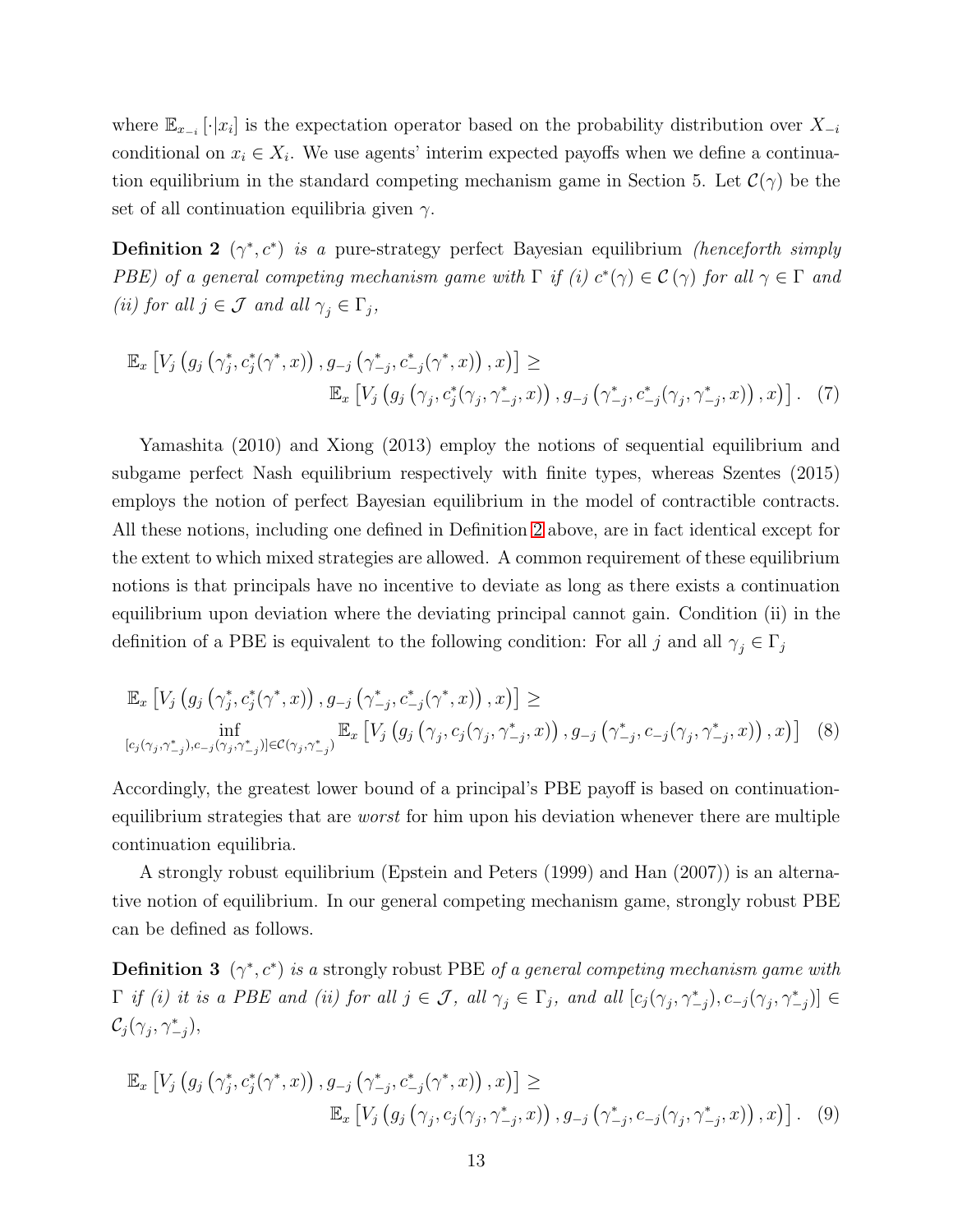Condition (ii) in Definition [3](#page-12-1) is equivalent to the following condition: For all  $j$  and all  $\gamma_j\in \Gamma_j$ 

$$
\mathbb{E}_{x}\left[V_{j}\left(g_{j}\left(\gamma_{j}^{*},c_{j}^{*}(\gamma^{*},x)\right),g_{-j}\left(\gamma_{-j}^{*},c_{-j}^{*}(\gamma^{*},x)\right),x\right)\right]\geq
$$
\n
$$
\sup_{[c_{j}(\gamma_{j},\gamma_{-j}^{*}),c_{-j}(\gamma_{j},\gamma_{-j}^{*})]\in\mathcal{C}(\gamma_{j},\gamma_{-j}^{*})}\mathbb{E}_{x}\left[V_{j}\left(g_{j}\left(\gamma_{j},c_{j}(\gamma_{j},\gamma_{-j}^{*},x)\right),g_{-j}\left(\gamma_{-j}^{*},c_{-j}(\gamma_{j},\gamma_{-j}^{*},x)\right),x\right)\right]\quad(10)
$$

A principal's equilibrium payoff in a strongly robust PBE is compared to his payoff based on continuation equilibrium strategies of communicating with all principals that are *best* for him upon his deviation to any mechanism. The literature has not identified the set of strongly robust PBE allocations nor the greatest lower bound of each principal's strongly robust PBE payoff even in terms of mechanisms allowed in the game.

I propose a new notion of equilibrium. For all  $\gamma \in \Gamma$ , let  $\mathcal{C}_{-i}(\gamma)$  be the projection of  $\mathcal{C}(\gamma)$ onto the space of strategies of communicating with principals except for j. For all  $\gamma \in \Gamma$ , all  $c_{-j}(\gamma) \in \mathcal{C}_{-j}(\gamma)$ , let us define the set of strategies of communicating with principal j as follows

<span id="page-13-0"></span>
$$
\mathcal{C}_{j}(\gamma|c_{-j}(\gamma)) := \{c_{j}(\gamma) : (c_{j}(\gamma), c_{-j}(\gamma)) \in \mathcal{C}(\gamma)\}.
$$

**Definition 4**  $(\gamma^*, c^*)$  *is a* robust PBE *of a general competing mechanism game with*  $\Gamma$  *if* 

- *(i)*  $c^*(\gamma) \in \mathcal{C}(\gamma)$  *for all*  $\gamma \in \Gamma$  *and*
- (*ii*) for all  $j \in \mathcal{J}$ , all  $\gamma_j \in \Gamma_j$ , and all  $c_j(\gamma_j, \gamma_{-j}^*) \in C_j(\gamma_j, \gamma_{-j}^* | c_{-j}^*(\gamma_j, \gamma_{-j}^*)),$

$$
\mathbb{E}_{x} \left[ V_{j} \left( g_{j} \left( \gamma_{j}^{*}, c_{j}^{*}(\gamma^{*}, x) \right), g_{-j} \left( \gamma_{-j}^{*}, c_{-j}^{*}(\gamma^{*}, x) \right), x \right) \right] \geq
$$
\n
$$
\mathbb{E}_{x} \left[ V_{j} \left( g_{j} \left( \gamma_{j}, c_{j}(\gamma_{j}, \gamma_{-j}^{*}, x) \right), g_{-j} \left( \gamma_{-j}^{*}, c_{-j}^{*}(\gamma_{j}, \gamma_{-j}^{*}, x) \right), x \right) \right]. \tag{11}
$$

Suppose that principal j deviates to  $\gamma_j$ . The robustness of a PBE  $(\gamma^*, c^*)$  examines whether or not there exist profitable continuation-equilibrium strategies  $c_j(\gamma_j, \gamma_{-j}^*)$  of communicating with principal j, given the continuation-equilibrium strategies  $c^*_{-j}(\gamma_j, \gamma^*_{-j})$  of communicating with non-deviating principals, which is specified in the PBE  $(\gamma^*, c^*)$ . Robust PBE is weaker than strongly robust PBE but stronger than PBE. Condition (ii) for a robust PBE is equivalent to the following condition: For all j and all  $\gamma_j \in \Gamma_j$ 

$$
\mathbb{E}_{x}\left[V_{j}\left(g_{j}\left(\gamma_{j}^{*},c_{j}^{*}(\gamma^{*},x)\right),g_{-j}\left(\gamma_{-j}^{*},c_{-j}^{*}(\gamma^{*},x)\right),x\right)\right]\ge
$$
\n
$$
\inf_{c_{-j}(\gamma_{j},\gamma_{-j}^{*})\in\mathcal{C}_{-j}(\gamma_{j},\gamma_{-j}^{*})}\sup_{c_{j}(\gamma_{j},\gamma_{-j}^{*})\in\mathcal{C}_{j}(\gamma_{j},\gamma_{-j}^{*})} \mathbb{E}_{x}\left[V_{j}\left(g_{j}\left(\gamma_{j},c_{j}(\gamma_{j},\gamma_{-j}^{*},x)\right),g_{-j}\left(\gamma_{-j}^{*},c_{-j}(\gamma_{j},\gamma_{-j}^{*},x)\right),x\right)\right]
$$
\n
$$
(12)
$$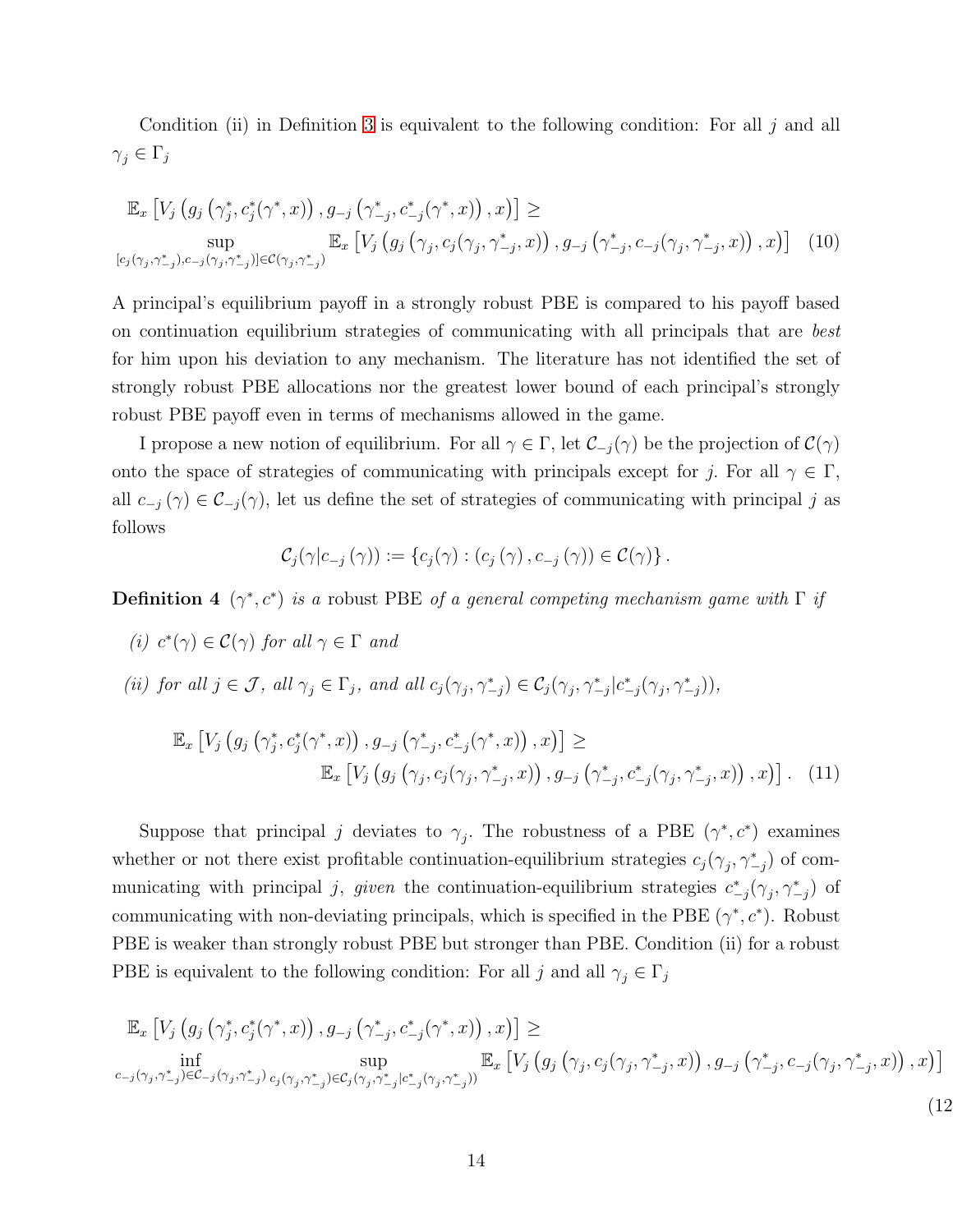A PBE or strongly PBE are the two extreme polar cases in terms of a principal's belief on what kind of communication strategies he can persuade agents to play upon his deviation. In a PBE, a principal is pessimistic in that he believes agents would choose a profile of continuation equilibrium strategies of communicating with all principals that are worst for him upon his deviation: He believes that he could not convince them to choose communication strategies that are better for him. On the other hand, in a strongly robust PBE, a principal is optimistic in that he believes agents would choose a profile of continuation equilibrium strategies of communicating with all principals that are best for him upon his deviation: Non-deviating principals believe they could not convince them to choose communication strategies that punishes the deviating principal more severely.

In a robust PBE, a principal believes that he can persuade agents to follow only what kind of strategies of communicating with *himself* upon his deviation, taking agents' communication with non-deviating principals as given. Given such limited persuasion, non-deviating principals believe they can partially persuade agents, that is, to follow what kind of strategies of communicating with themselves. The notion of robust PBE is based on the view that agents may not fully serve the deviating principal's interest only or the non-deviating principals' interest only, in contrast to and a PBE and a strongly robust PBE. In a robust PBE, agents partially serve both the deviating principal and the non-deviating principals. Since agents are common agents for all principals, it seems reasonable for agents to (partially) serve both of them.

If a principal's payoff does not depend on the other principals' actions, the notion of robust PBE coincides with that of strongly robust PBE. However, a principal's payoff often depends on the other principals' actions in practice: For example, a country's preference ranking on its own trade policies depends on the other countries trade policies; a policy maker's preference ranking over fiscal policies depends on not only central banker's monetary policy; a seller's profit associated with introducing a line of differentiated products depends on what types of differentiated products competing sellers launch in the market. If a principal's payoff does not depend on his own action, the notion of robust PBE coincides with that of PBE. Generally, when a principal's payoff depend both his own action and the other principals' actions, the notion of robust PBE is weaker than that of strongly robust PBE but stronger than that of PBE.

I characterize the set of robust PBE allocations and show that the greatest lower bound of each principals' robust PBE payoff in the general competing mechanism game is greater than that in the standard competing mechanism game. The same thing can be shown for the notion of PBE. One advantage of the notion of robust PBE is that the incentive compatibility alone is sufficient to characterize the set of robust equilibrium allocations given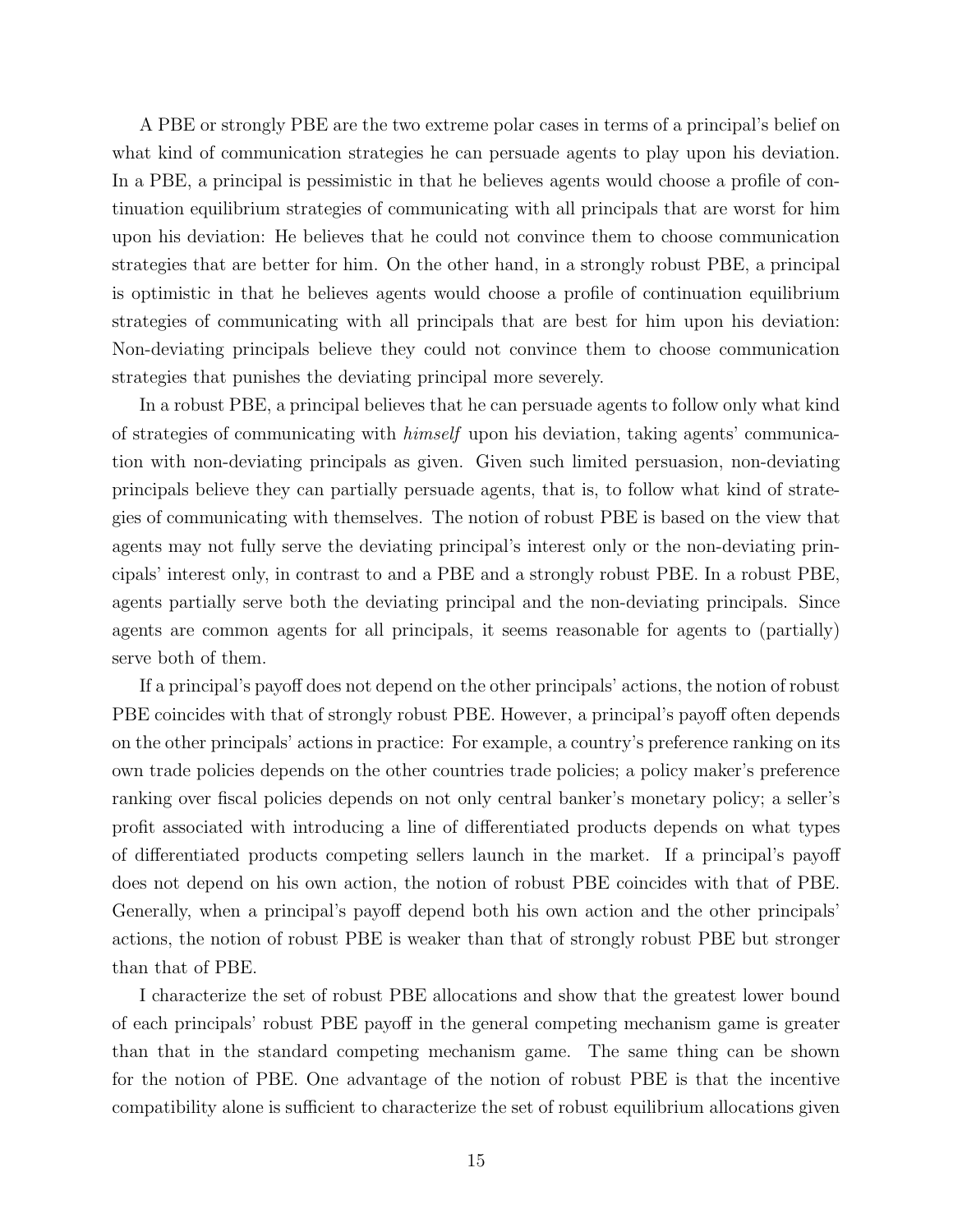the separability of agents' utility functions. This point is explained in details in Section [5.](#page-23-0)

## 4 Robust Equilibrium Characterization

Now we fully characterize the set of robust PBE allocations in the general competing mechanism game. The greatest lower bound of each principal's robust PBE payoff is his minmax value over the set of all BIC direct mechanisms.

To see this, let us first define incentive compatible direct mechanisms. Let us denote principal j's direct mechanism by  $\pi_j: X \to \Delta(A_j)$ . A profile of direct mechanisms  $\pi =$  $(\pi_1, \ldots, \pi_J)$  is *Bayesian incentive compatible* (BIC) if for all  $i \in \mathcal{I}$ , a.e.  $x_i \in X_i$ , and all  $x_{i1}, \ldots, x_{iJ} \in X_i$ 

$$
\mathbb{E}_{x_{-i}}\left[U_i(\pi_1(x),\ldots,\pi_J(x),x_{-i},x_i)|x_i\right] \ge
$$
  

$$
\mathbb{E}_{x_{-i}}\left[U_i(\pi_1(x_{i1},x_{-i}),\ldots,\pi_J(x_{iJ},x_{-i}),x_{-i},x_i)|x_i\right].
$$
 (13)

Let  $\Pi^B$  be the set of all BIC profiles of direct mechanisms.

Principal j's direct mechanism is *individually BIC* if for all  $i \in \mathcal{I}$ , a.e.  $x_i \in X_i$ , and  $x_{ij} \in X_i$ 

<span id="page-15-1"></span>
$$
\mathbb{E}_{x_{-i}}\left[U_{ij}(\pi_j(x_i, x_{-i}), x_{-i}, x_i)|x_i\right] \geq \mathbb{E}_{x_{-i}}\left[U_{ij}(\pi_j(x_{ij}, x_{-i}), x_{-i}, x_i)|x_i\right].\tag{14}
$$

<span id="page-15-0"></span>Let  $\Pi_j^B$  be the set of all individually BIC direct mechanisms for principal j.

Lemma 1  $\Pi^B = \Pi^B_1 \times \cdots \times \Pi^B_J$ .

**Proof.** Consider any BIC profile of direct mechanisms  $\pi = (\pi_1, \dots, \pi_J) \in \Pi^B$ . Because  $\pi$  is BIC as a whole, we have that for all  $j \in \mathcal{J}$ , all  $i \in \mathcal{I}$ , a.e.  $x_i \in X_i$ , and all  $x_{ij} \in X_i$ ,

$$
\sum_{k=1}^{J} \mathbb{E}_{x_{-i}} \left[ U_{ik}(\pi_k(x), x_{-i}, x_i) | x_i \right] \ge
$$
\n
$$
\mathbb{E}_{x_{-i}} \left[ U_{ij}(\pi_j(x_{ij}, x_i), x_{-i}, x_i) | x_i \right] + \sum_{k \neq j} \mathbb{E}_{x_{-i}} \left[ U_{ik}(\pi_k(x), x_{-i}, x_i) | x_i \right],
$$

The inequality above implies that for all  $i \in \mathcal{I}$ , a.e.  $x_i \in X_i$ , and all  $x_{ij} \in X_i$ ,

$$
\mathbb{E}_{x_{-i}}\left[U_{ij}(\pi_j(x_i, x_{-i}), x_{-i}, x_i)|x_i\right] \geq \mathbb{E}_{x_{-i}}\left[U_{ij}(\pi_j(x_{ij}, x_{-i}), x_{-i}, x_i)|x_i\right].
$$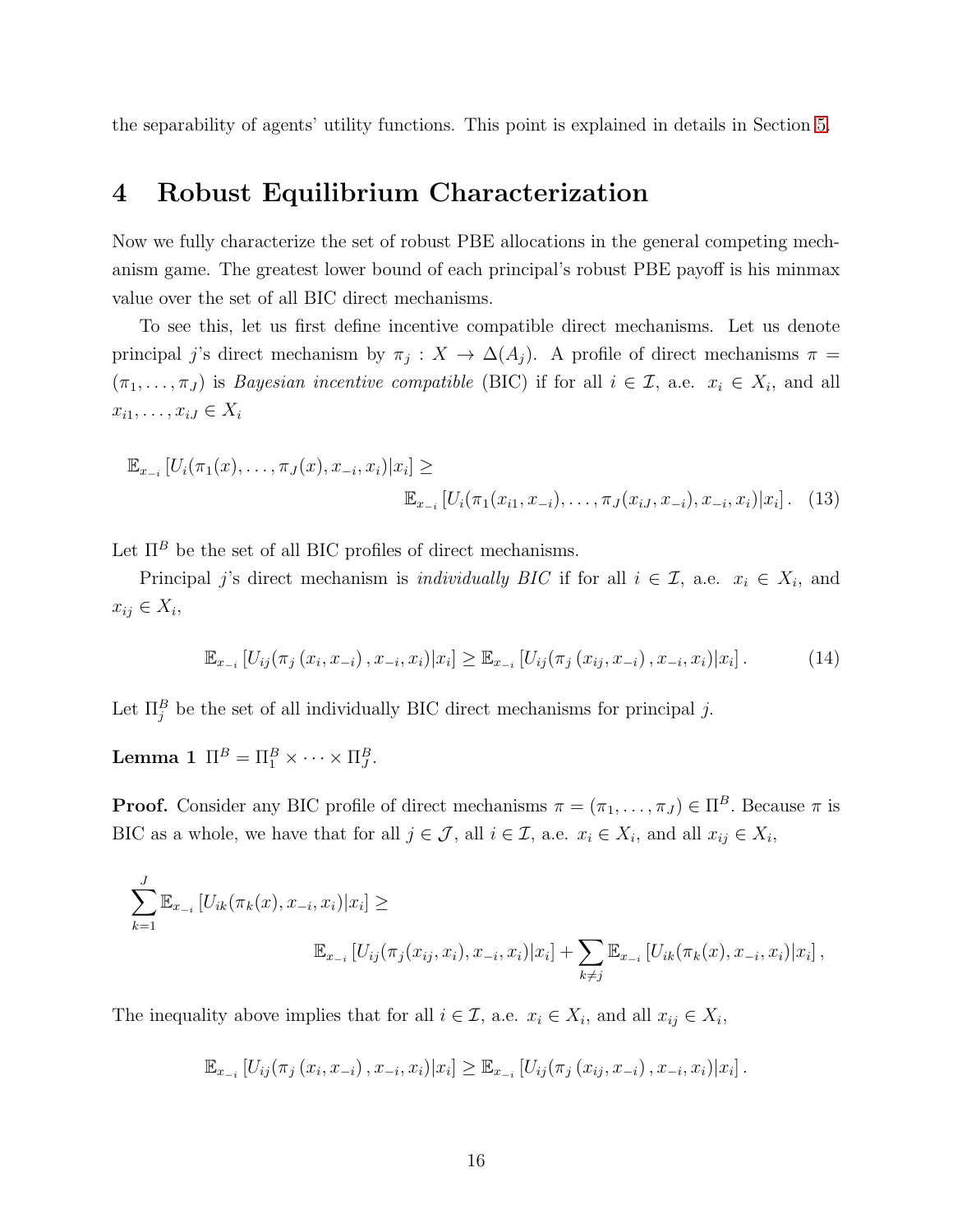This means that  $\pi_j$  is individually BIC and hence  $\pi_j \in \Pi_j^B$  for all  $j \in \mathcal{J}$ . Therefore,  $\pi = (\pi_1, \ldots, \pi_J) \in \Pi_1^B \times \cdots \times \Pi_J^B.$ 

It is straightforward to show that any profile of individually BIC direct mechanisms  $\pi = (\pi_1, \ldots, \pi_J) \in \Pi_1^B \times \cdots \times \Pi_J^B$  is also a BIC profile of direct mechanisms, i.e.,  $\pi =$  $(\pi_1, \ldots, \pi_J) \in \Pi^B$ .

Lemma [1](#page-15-0) shows that the set of BIC profiles of direct mechanisms is the Cartesian product of individually BIC direct mechanisms. This is due to the separability of the agent's payoff function with respect to principals' actions.

 $\Pi_j^B$  is a compact convex set. It is straightforward to show that  $\Pi_j^B$  is a convex set because  $\lambda \pi_j + (1 - \lambda) \pi'_j$  is also BIC for all  $\pi_j, \pi'_j \in \Pi_j^B$  and all  $\lambda \in [0, 1]$ . I provide the proof of the compactness of  $\Pi_j^B$  below.

**Proposition 1**  $\Pi_j^B$  is compact for all  $j \in \mathcal{J}$ .

**Proof.** Let  $\Pi_j$  be the set of all possible (measurable) mappings  $\pi_j : X \to \Delta(A_j)$ . Let us take the uniform metric  $d_{\infty}(\pi_j, \pi'_j)$  for all  $\pi_j, \pi'_j \in \Pi_j$  such that

$$
d_{\infty}(\pi_j, \pi'_j) = \sup \{ d(\pi_j(x), \pi'_j(x)) : x \in X \},
$$

where  $d(\pi_j(x), \pi'_j(x))$  is the Lévy–Prokhorov metric (Prokhorov (1956)). Because the Lévy– Prokhorov metric is a metric on probability measures and it is always no greater than 1, we have that  $d_{\infty}(\pi_j, \pi'_j) \leq 1$  for all  $\pi_j, \pi'_j \in \Pi_j$ . Therefore,  $\Pi_j$  is bounded. Because  $\Pi_j^B \subset \Pi_j$ ,  $\Pi_j^B$  is bounded for all  $j \in \mathcal{J}$ .

 $\Pi_j^B$  is closed if and only if every convergent sequence  $\{\pi_j^k\}$  in  $\Pi_j^B$  in has its limit  $\pi_j^*$  in  $\Pi_j^B$ . On contrary, suppose that there exists a convergent sequence  $\{\pi_j^k\}$  in  $\Pi_j^B$  with  $\pi_j^* \notin \Pi_j^B$ , that is for some  $i \in \mathcal{I}$  and some  $D_i \subset X_i$  with positive measure,  $\pi_j^*$  violates [\(14\)](#page-15-1) for all  $x_i \in D_i$ . Because  $\{\pi_j^k\}$  converges to  $\pi_j^*$ , there exists K such that  $\pi_j^k$  also violates [\(14\)](#page-15-1) for all  $x_i \in D_i$ and all  $k \geq K$ . This contradicts that  $\{\pi_j^k\}$  is in  $\Pi_j^B$ . Therefore,  $\Pi_j^B$  is closed for all  $j \in \mathcal{J}$ .

The key for the closedness of  $\Pi_j^B$  is that the incentive compatibility in [\(14\)](#page-15-1) is defined with weak inequality. For  $\pi = (\pi_1, \ldots, \pi_J) \in \Pi^B$ , principal j's expected payoff is

<span id="page-16-0"></span>
$$
\mathbb{E}_x\left[V_j(\pi_1(x),\ldots,\pi_J(x),x)\right] = \int_X V_j(\pi_1(x),\ldots,\pi_J(x),x)dF.
$$
 (15)

Since [\(15\)](#page-16-0) is linear in each  $\Pi_j^B$  and each  $\Pi_j^B$  is compact, we can then apply Berge's Maximum Theorem (Aliprantis and Border (1999)) to show that  $\min_{\pi_{-j}\in\Pi_{-j}^B} \max_{\pi_j\in\Pi_j^B} \mathbb{E}_x[V_j(\pi_j(x), \pi_{-j}(x), x)]$ is well defined.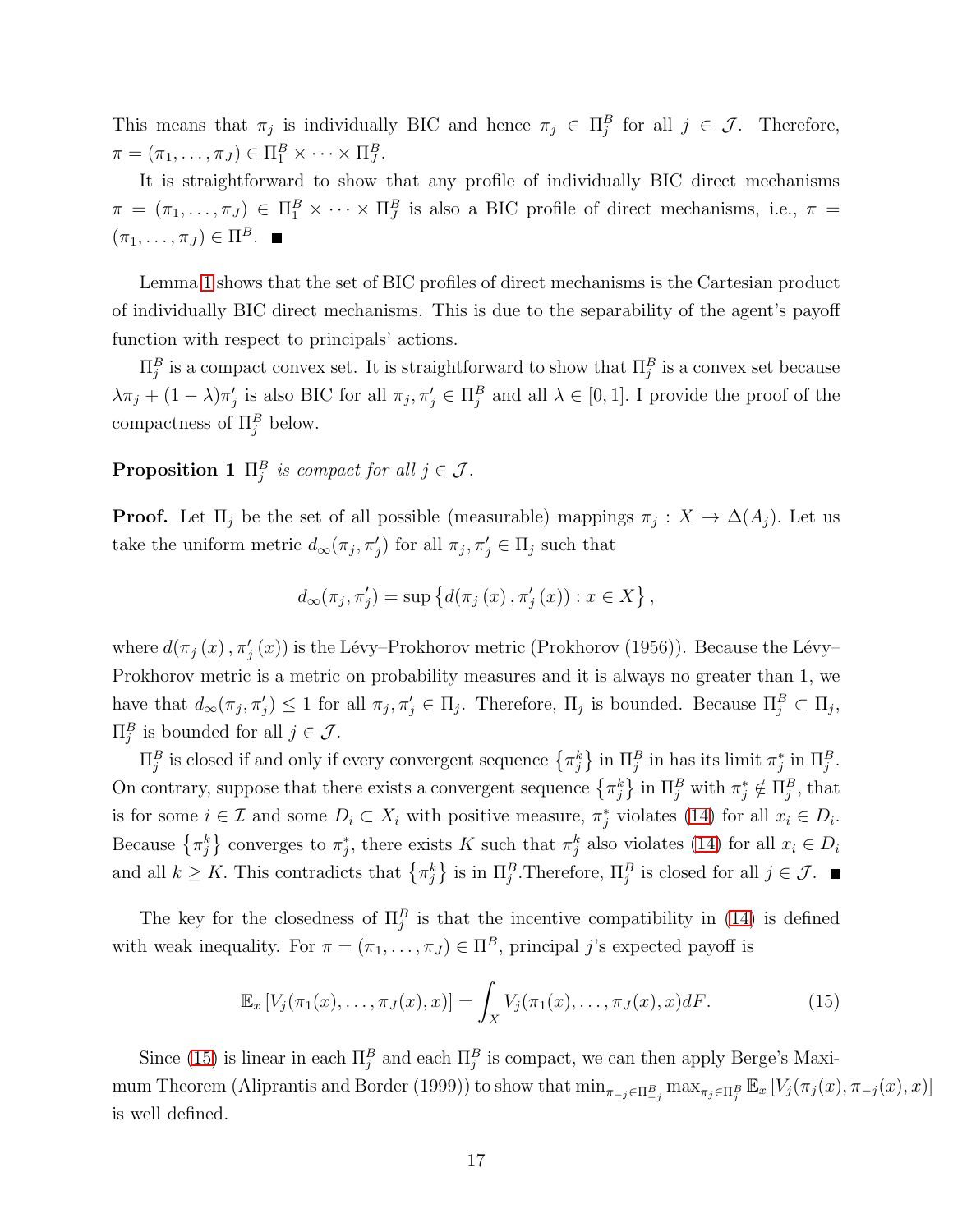Recall that given  $\gamma \in \Gamma$ , a profile of communication strategies  $c(\gamma)$  induces a direct mechanism for each principal  $j \in \mathcal{J}$ ,

$$
g_j(\gamma_j, c_{0j}(\gamma_k), c_{1j}(\gamma, \cdot), \ldots, c_{Ij}(\gamma, \cdot)).
$$

<span id="page-17-0"></span>Lemma [2](#page-17-0) below shows that the continuation-equilibrium strategies of communicating with a principal always induce an individually BIC direct mechanism from his mechanism.

**Lemma 2** *Given any*  $\gamma \in \Gamma$  *and any*  $c(\gamma) \in C(\gamma)$ ,

$$
g_j(\gamma_j, c_{0j}(\gamma_j), c_{1j}(\gamma, \cdot), \ldots, c_{Ij}(\gamma, \cdot)) \in \Pi_j^B
$$
 for all  $j \in \mathcal{J}$ 

**Proof.** Fix a profile of mechanisms  $\gamma \in \Gamma$  and a continuation equilibrium  $c(\gamma) \in \mathcal{C}(\gamma)$ . Suppose that  $g_j(\gamma_j, c_{0j}(\gamma_j), c_{1j}(\gamma, \cdot), \ldots, c_{Ij}(\gamma, \cdot))$  is not individually BIC. That means that for some j, some  $i$ , some  $B_i \subset X_i$  with  $F(B_i, X_{-i}) > 0$ , and all  $x_i \in B_i$ , there exists  $x'_i \neq x_i$ such that

$$
\mathbb{E}_{x_{-i}}\left[U_{ij}(g_j(\gamma_j, c_{0j}(\gamma_j), c_{-ij}(\gamma, x_{-i}), c_{ij}(\gamma, x'_i)), x_{-i}, x_i)|x_i\right] > \mathbb{E}_{x_{-i}}\left[U_{ij}(g_j(\gamma_j, c_{0j}(\gamma_j), c_{-ij}(\gamma, x_{-i}), c_{ij}(\gamma, x_i)), x_{-i}, x_i)|x_i\right].
$$

This contradicts that  $c_{ij}(\gamma, \cdot)$  is agent i's continuation-equilibrium strategy of communicating with principal j given  $\gamma$ . Therefore,  $g_j(\gamma_j, c_{0j}(\gamma_j), c_{1j}(\gamma, \cdot), \ldots, c_{Ij}(\gamma, \cdot))$  must be individually BIC for all  $j \in \mathcal{J}$ .

Let  $\Pi_R^*$  be the set of all robust PBE allocations of a general competing mechanism game with Γ:

$$
\Pi_R^* := \left\{ (g_k(\gamma_k^*, c_{01}^*(\gamma_k^*), c_{1k}^*(\gamma^*, \cdot), \dots, c_{Ik}^*(\gamma^*, \cdot)))_{k \in \mathcal{J}} \in \Pi^B : (\gamma^*, c^*) \text{ is a robust PBE.} \right\}.
$$

Our main result is that  $\Pi_R^*$  is characterized by only BIC direct mechanisms without reference to Γ. For all  $j \in \mathcal{J}$ , let

$$
\underline{V}_j = \min_{\pi_{-j} \in \Pi^B_{-j}} \max_{\pi_j \in \Pi^B_j} \mathbb{E}_x \left[ V_j(\pi_j(x), \pi_{-j}(x), x) \right]. \tag{16}
$$

Theorem 1 *The set of robust PBE allocations of a general competing mechanism game with* Γ *is*

<span id="page-17-1"></span>
$$
\Pi_R^* = \left\{ \pi \in \Pi^B : \mathbb{E}_x \left[ V_j(\pi(x), x) \right] \ge \underline{V}_j \text{ for all } j \in \mathcal{J} \right\}. \tag{17}
$$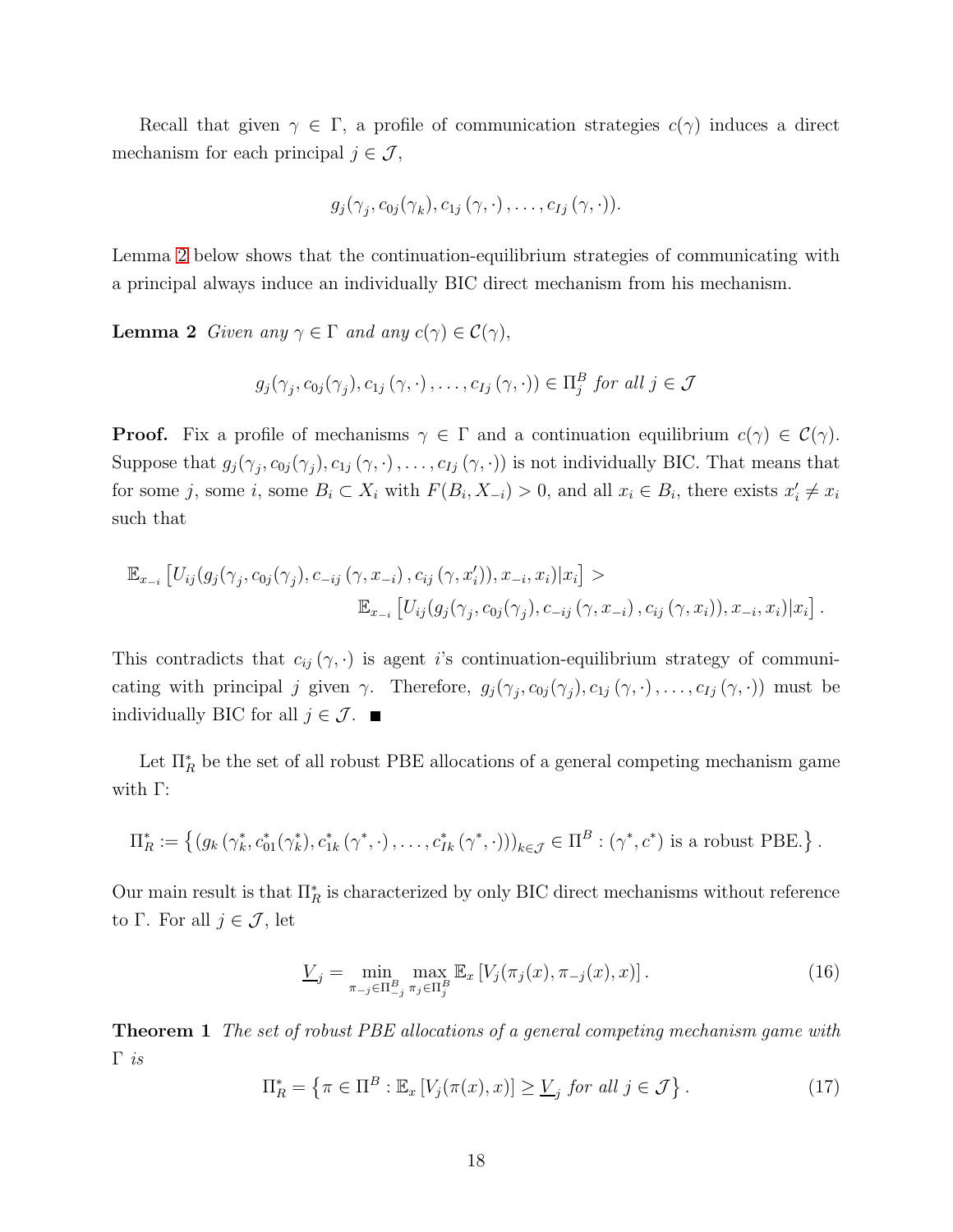**Proof.** We first show that any robust PBE allocation must generate a payoff no less than  $\underline{V}_j$  for all  $j \in \mathcal{J}$ . Fix a robust PBE  $(\gamma^*, c^*)$ . On contrary, suppose that for some  $j \in \mathcal{J}$ 

<span id="page-18-2"></span>
$$
\mathbb{E}_x \left[ V_j \left( g_j \left( \gamma_j^*, c_j^* (\gamma^*, x) \right), g_{-j} \left( \gamma_{-j}^*, c_{-j}^* (\gamma^*, x) \right), x \right) \right] < \underline{V}_j. \tag{18}
$$

Suppose that principal j unilaterally deviates to  $\gamma'_j : M_j \to \Delta(A_j)$  such that, with a slight abuse of notation, (i)  $M_{0j} = \Pi_j^B$ , (ii)  $M_{ij} = X_i$  for all  $i \in \mathcal{I}$ , (iii) for all  $\pi_j \in M_{0j}$  and all  $x_{ij} \in X_i$  for all  $i \in \mathcal{I}$ ,

$$
\gamma'_{j}(\pi_{j}, x_{1j}, \dots, x_{Ij}) = \pi_{j}(x_{1j}, \dots, x_{Ij}). \tag{19}
$$

This is a general mechanism where principal j chooses his direct mechanism from  $\Pi_j^B$  and agents send their type messages at the same time.[7](#page-18-0)

Now we can construct continuation-equilibrium strategies of communicating with principal j that provides a higher payoff for principal j than his PBE payoff, *given* continuationequilibrium strategies  $c_{-j}^*(\gamma'_j, \gamma_{-j}^*)$  of communicating with non-deviating principals. For this, we first show that we can keep continuation-equilibrium strategies  $c^*_{-j}(\gamma'_j, \gamma^*_{-j})$  of communicating with non-deviating principals regardless of continuation-equilibrium strategies of communicating with principal j.

Note that principal j's deviation to  $\gamma'_j$  is not observable by non-deviating principals so that they do not change their messages to themselves, i.e.,  $c_{0k}(\gamma_k^*) = c_{0k}^*(\gamma_k^*)$  for all  $k \neq j$ . Now consider agents' communication with every principal  $k \neq j$ . Because  $c^*(\gamma'_j, \gamma^*_{-j})$  is a continuation equilibrium, we have that for all  $k \neq j$ , all  $i \in \mathcal{I}$ , a.e.  $x_i \in X_i$  and all  $\mu_{ik} \in \Delta(M_{ik}),$ 

$$
\mathbb{E}_{x_{-i}}\left[U_{ik}\left(g_k\left(\gamma_k^*, c_{0k}^*(\gamma_k^*), c_{1k}^*(\gamma_j', \gamma_{-j}^*, x_1), \ldots, c_{1k}^*(\gamma_j', \gamma_{-j}^*, x_I)\right), x_{-i}, x_i\right) | x_i\right] \ge \mathbb{E}_{x_{-i}}\left[U_{ik}\left(g_k\left(\gamma_k^*, c_{0k}^*(\gamma_k^*), \mu_{ik}, c_{-ik}^*(\gamma_j', \gamma_{-j}^*, x_{-i})\right), x_{-i}, x_i\right) | x_i\right].
$$

This implies that we can also keep each agent i's strategy  $c_{ik}^*(\gamma'_j, \gamma_{-j}^*, \cdot)$  of communicating with each non-deviating principal  $k$  for continuation-equilibrium strategies of communicating with principal j at  $(\gamma'_j, \gamma^*_{-j})$ . Therefore, we fix

<span id="page-18-1"></span>
$$
c_{-j}^*(\gamma_j', \gamma_{-j}^*). \tag{20}
$$

for continuation-equilibrium strategies of communicating with non-deviating principals re-

<span id="page-18-0"></span><sup>&</sup>lt;sup>7</sup>A precise formulation of such a mechanism  $\gamma'_j : M_j \to A_j$  can be given as follows.  $M_{ij}$  is homeomorphic to  $X_i$ , there exists a homeomorphism  $\xi_{ij}: X_i \to M_{ij}$  and  $M_{0j}$  is homeomorphic to  $\eta_j(\Pi_j^B)$ , that is, there exists an homeomorphism  $\varrho_{0j} : \eta_j(\Pi_j^B) \to M_{0j}$ , where  $\eta_j$  is an embedding  $\eta_j : \Pi_j^B \to \overline{\Gamma}_j$ .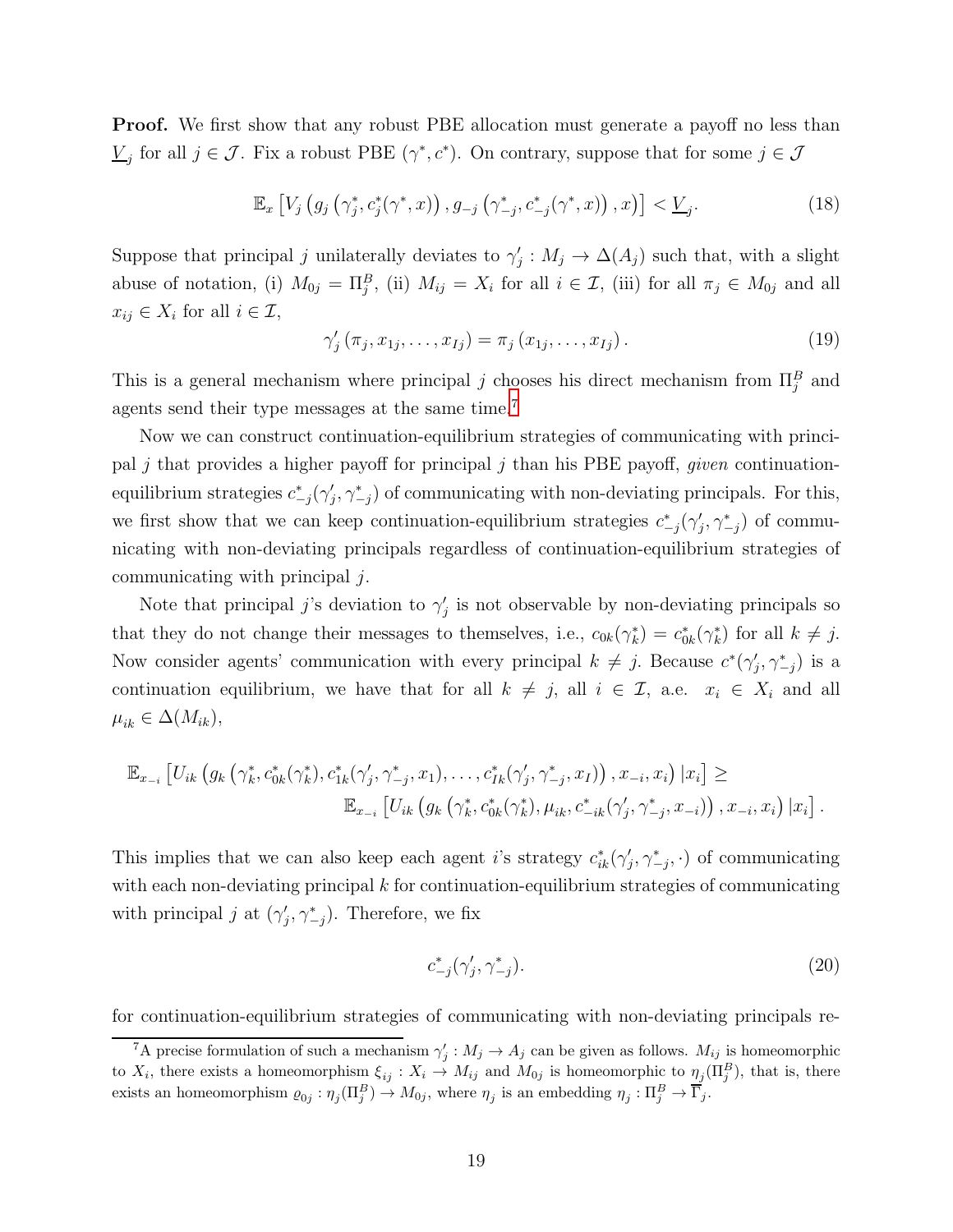gardless of continuation-equilibrium strategies of communicating with principal  $j$ .

Now consider how to construct continuation-equilibrium strategies of communicating with principal j that are best for principal j upon his deviation to  $\gamma'_j$ . Note that  $g_k(\gamma^*_k, c^*_k(\gamma'_j, \gamma^*_{-j}, \cdot))$ is individually BIC for all  $k \neq j$  by Lemma [2.](#page-17-0) Then, with a slight abuse of notation, let principal j choose a degenerate probability distribution  $c_{0j}(\gamma'_j) \in M_{0j} = \Pi_j^B$  satisfying

<span id="page-19-0"></span>
$$
c_{0j}(\gamma_j') \in \underset{\pi_j \in \Pi_j^B}{\arg \max} \mathbb{E}_x \left[ V_j \left( \pi_j(x), g_{-j} \left( \gamma_{-j}^*, c_{-j}^*(\gamma_j', \gamma_{-j}^*, x) \right), x \right) \right], \tag{21}
$$

and let each agent choose a non-degenerate probability distribution that chooses her true type with probability one and send it to principal j, i.e., for all  $i \in \mathcal{I}$  and a.e.  $x_i \in X_i$ 

<span id="page-19-1"></span>
$$
c_{ij}(\gamma_j', \gamma_{-j}^*, x_i) = x_i. \tag{22}
$$

Principal j takes  $g_k(\gamma_k^*, c_k^*(\gamma_j', \gamma_{-j}^*, \cdot))$  for all  $k \neq j$  as given. Given agents' truthful type reporting to him,  $c_{0j}(\gamma_j')$  satisfying [\(21\)](#page-19-0) is clearly principal j's optimal choice of a direct mechanism in  $M_{0j} = \Pi_j^B$ . Given principal j's choice of a BIC direct mechanism  $\pi_j = c_{0j}(\gamma_j')$ , truthful type reporting (i.e., [\(22\)](#page-19-1)) is also optimal for every agent i of a.e.  $x_i \in X_i$ . Therefore, [\(20\)](#page-18-1), [\(21\)](#page-19-0) and [\(22\)](#page-19-1) constitute a *continuation equilibrium* at  $(\gamma'_j, \gamma^*_{-j})$ .

Because  $g_{-j}(\gamma_{-j}^*, c_{-j}^*(\gamma_j', \gamma_{-j}^*, \cdot)) \in \Pi_{-j}^B$ , principal j's payoff in this continuation equilibrium upon deviation to  $\gamma'_j$  is no less than  $\underline{V}_j$ :

<span id="page-19-2"></span>
$$
\max_{\pi_j \in \Pi_j^B} \mathbb{E}_x \left[ V_j \left( \pi_j(x), g_{-j} \left( \gamma_{-j}^*, c_{-j}^* (\gamma_j', \gamma_{-j}^*, x) \right), x \right) \right] \ge \underline{V}_j \tag{23}
$$

[\(18\)](#page-18-2) and [\(23\)](#page-19-2) show that

$$
\max_{\pi_j \in \Pi_j^B} \mathbb{E}_x \left[ V_j \left( \pi_j(x), g_{-j} \left( \gamma_{-j}^*, c_{-j}^*(\gamma_j', \gamma_{-j}^*, x) \right), x \right) \right] > \mathbb{E}_x \left[ V_j \left( g_j \left( \gamma_j^*, c_j^*(\gamma^*, x) \right), g_{-j} \left( \gamma_{-j}^*, c_{-j}^*(\gamma^*, x) \right), x \right) \right]
$$

and hence principal  $j$ 's payoff in this continuation equilibrium is greater than his equilibrium payoff. Because this continuation equilibrium upon deviation to  $\gamma'_{j}$  is constructed with [\(20\)](#page-18-1), [\(11\)](#page-13-0) in the definition of a robust PBE is violated. Therefore, any robust PBE allocation must be in the set on the right hand side of [\(17\)](#page-17-1)

To complete the proof, we need to show how to construct a robust PBE to support an allocation in the set on the right hand side of [\(17\)](#page-17-1). Consider an allocation  $\pi^* = (\pi_1^*, \ldots, \pi_J^*)$ in the set on the right hand side of [\(17\)](#page-17-1). For each  $k \in \mathcal{J}$ , we consider the following *deviatorreporting mechanism*  $\gamma_k^{\star}$  $\mathbf{k} : M_{1k} \times \cdots \times M_{Ik} \to \Delta(A_k)$ , where, with a slight abuse of notation,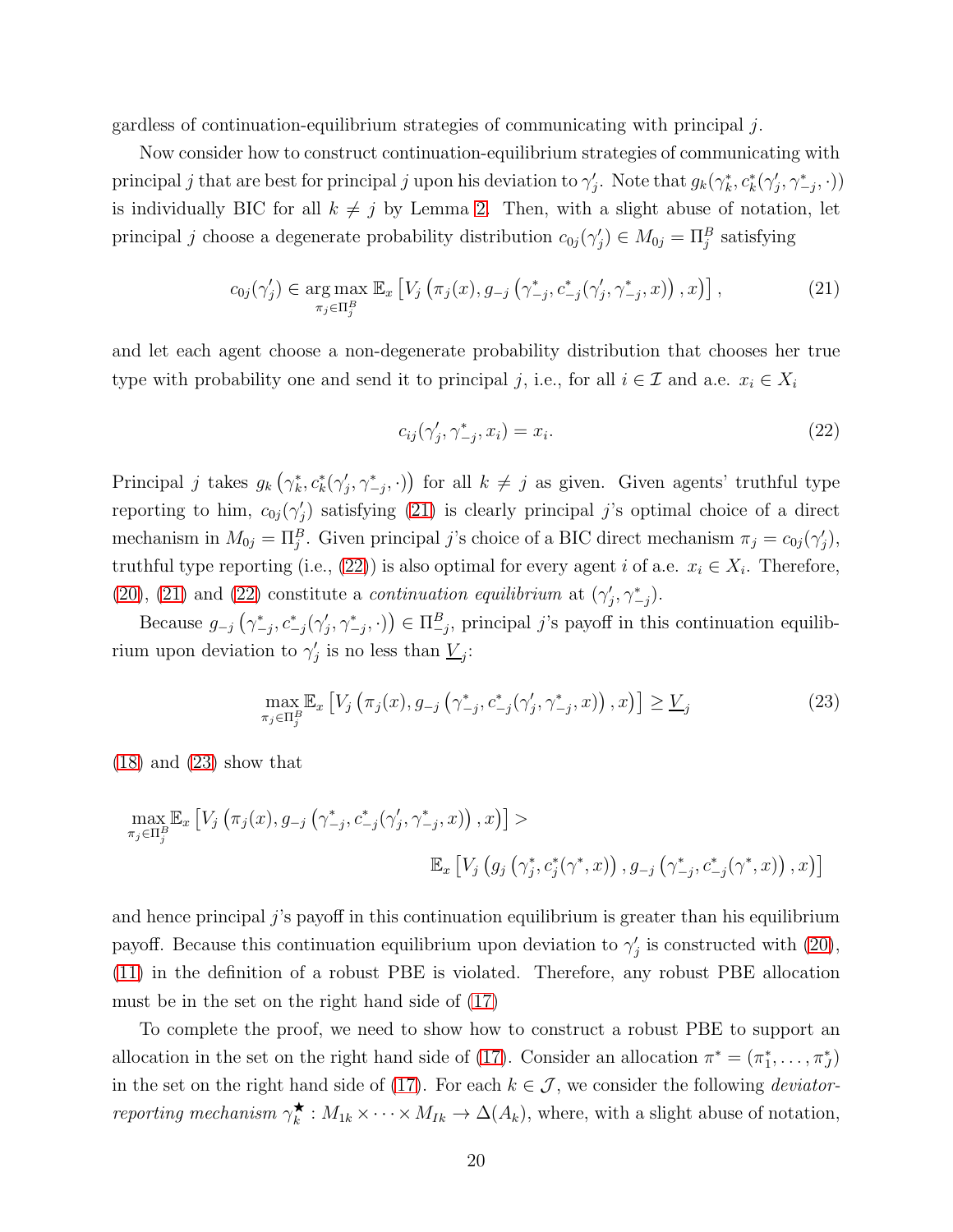$M_{ik} = \{1, \ldots, J\} \times X_i$  (precisely,  $M_{ik}$  is homeomorphic to  $\{1, \ldots, J\} \times X_i$ , that is there exists a homeomorphism  $\vartheta_{ik} : \{1, \ldots, J\} \times X_i \to M_{ik}$ . Note that a deviator-reporting mechanism is a standard mechanism in  $\overline{\Gamma}_k$  where the principal does not send a message to himself. In this deviator-reporting mechanism, each agent sends a message on who the deviator is, if any, and her type. If more than a half of agents report  $j \neq k$  as the deviator, principal k assigns a BIC direct mechanism  $\pi_k^j$  $\mu_k^j$  that punishes principal k. Otherwise, he assigns  $\pi_k^*$ . We choose the following BIC direct mechanism for  $\pi_k^j$  $j_k^j$ . For all  $j \in \mathcal{J}$ , then  $\pi_k^j$  $\frac{J}{k}$  is principal  $k$ 's BIC direct mechanism in  $\pi^j$  $\frac{j}{-j}$  satisfying

<span id="page-20-0"></span>
$$
\pi_{-j}^{j} = (\pi_{k}^{j})_{k \neq j} \in \underset{\pi_{-j} \in \Pi_{-j}^{B}}{\arg \min} \left[ \underset{\pi_{j} \in \Pi_{j}^{B}}{\max} \mathbb{E}_{x} \left[ V_{j}(\pi_{j}(x), \pi_{-j}(x), x) \right] \right]. \tag{24}
$$

[\(24\)](#page-20-0) implies that

<span id="page-20-2"></span>
$$
\mathbb{E}_x \left[ V_j \left( \pi^*(x), x \right) \right] \ge \max_{\pi_j \in \Pi_j^B} \mathbb{E}_x \left[ V_j \left( \pi_j(x), \pi_{-j}^j(x), x \right) \right] = \underline{V}_j \tag{25}
$$

because  $\pi^* = (\pi_1^*, \ldots, \pi_J^*)$  in the set on the right hand side of [\(17\)](#page-17-1).

Principal k's deviator-reporting mechanism is constructed as follows. For all  $((\ell_{1k},$  $(x_{1k}), \ldots, (\ell_{Ik}, x_{Ik})) \in \times_{i \in \mathcal{I}} M_{ik},$ 

<span id="page-20-1"></span>
$$
\gamma_k^{\bigstar}((\ell_{1k}, x_{1k}), \dots, (\ell_{Ik}, x_{Ik})) = \begin{cases} \pi_k^j(x_{1k}, \dots, x_{Ik}) & \text{if } \#\{\ell_{ik} = j \text{ for } j \neq k\} > I/2 \\ \pi_k^*(x_{1k}, \dots, x_{Ik}) & \text{otherwise} \end{cases} (26)
$$

Every principal k offers the mechanism  $\gamma_k^{\star}$  $\star$  specified in [\(26\)](#page-20-1). Suppose that no principal deviates. Then, each agent i of a.e.  $x_i \in X_i$  truthfully reports  $x_i$  to every principal k along with the message  $\ell_{ik} = k$ . Then  $\gamma_k^*$  implements  $\pi_k^*(x_1, \ldots, x_I)$ . Since there are three or more agents, any single agent i's deviation from  $\ell_{ik} = k$  does not prevent principal k from implementing  $\pi_k^*(x_1,\ldots,x_I)$ . Because  $\pi_k^*$  is individually BIC, such communication behavior constitutes a continuation equilibrium and each principal  $k$  receives the payoff of  $\mathbb{E}_x \left[ V_k \left( \pi^*(x), x \right) \right]$ .

Suppose that principal j deviates to a general mechanism  $\gamma_j: M_j \to \Delta(A_j)$ . Then, each agent i of a.e.  $x_i \in X_i$  truthfully reports  $x_i$  to every principal  $k \neq j$  along with the message  $\ell_{ik} = j$ . Then,  $\gamma_k^{\star}$  $\star_{k}$  implements  $\pi_{k}^{j}$  $x_k^j(x_1,\ldots,x_I)$ . Because  $\pi_k^j$  $\frac{d}{k}$  is individually BIC, we can fix such communication behavior for a continuation equilibrium upon principal  $j$ 's deviation to  $\gamma_j$ . Let  $\Big(c_{0j}(\gamma_j), c_{1j}(\gamma_j, \gamma^{\star})\Big)$  $(\star_{-j},\cdot),\ldots,c_{Ij}(\gamma_j,\gamma_{-j}^\bigstar)$  $\left( \begin{matrix} \star \\ -j, \cdot \end{matrix} \right)$  be arbitrary continuation-equilibrium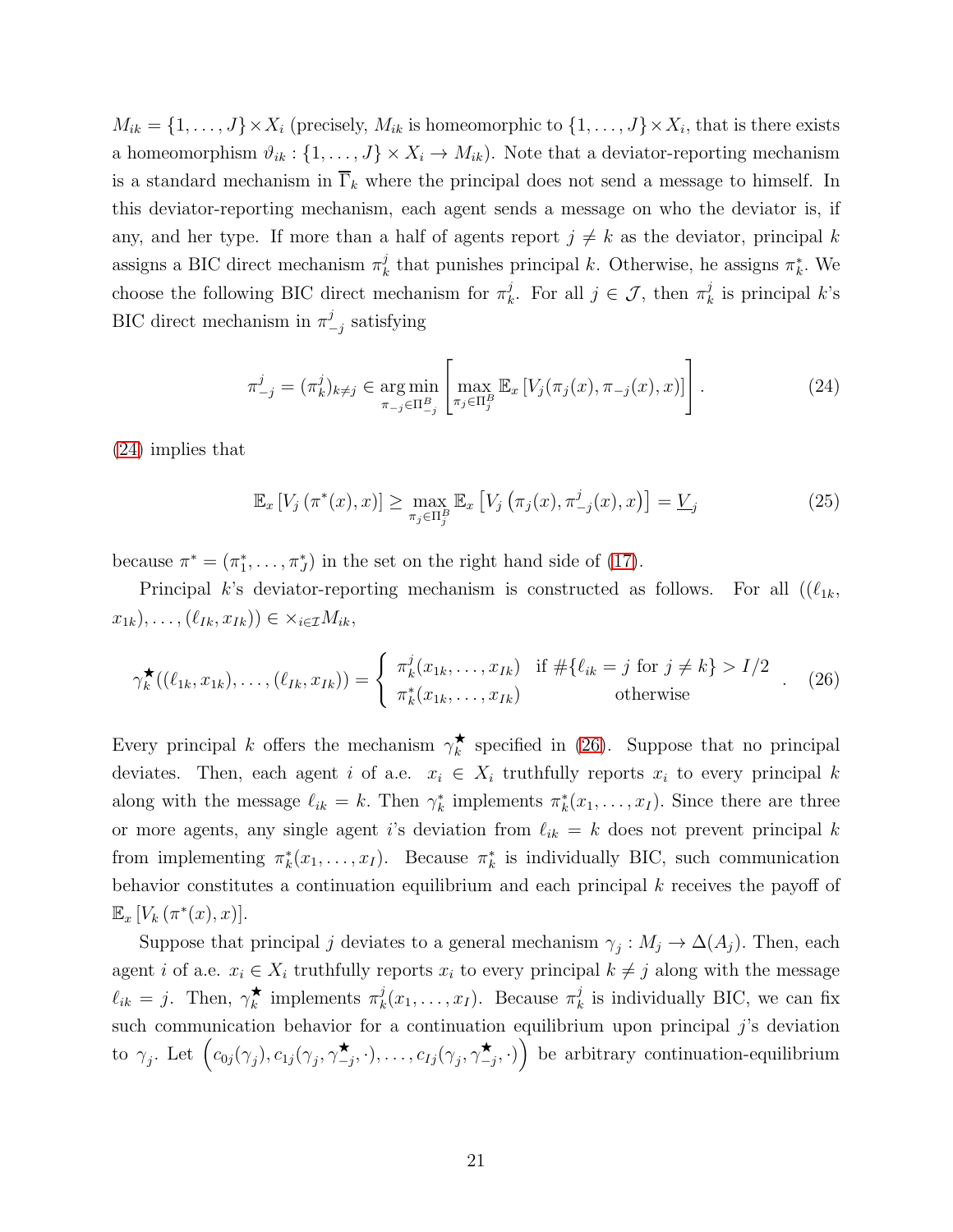strategies of communicating with principal j upon j's deviation to  $\gamma_j$ . Then, it is clear that

<span id="page-21-0"></span>
$$
g_j\left(\gamma_j, c_{0j}(\gamma_j), c_{1j}(\gamma_j, \gamma_{-j}^{\star}, \cdot), \dots, c_{Ij}(\gamma_j, \gamma_{-j}^{\star}, \cdot)\right) \in \Pi_j^B.
$$
 (27)

Because of [\(27\)](#page-21-0), we have that

<span id="page-21-1"></span>
$$
\max_{\pi_j \in \Pi_j^B} \mathbb{E}_x \left[ V_j \left( \pi_j(x), \pi^j_{-j}(x), x \right) \right] \geq \mathbb{E}_x \left[ V_j \left( g_j \left( \gamma_j, c_j(\gamma_j, \gamma^{\star}_{-j}, x) \right), \pi^j_{-j}(x), x \right) \right] \tag{28}
$$

where  $c_j(\gamma_j, \gamma^{\star})$  $(\star_{-j},x)=(c_{0j}(\gamma_j),c_{1j}(\gamma_j,\gamma_{-j}^{\star}))$  $(\star_{-j}, x_1), \ldots, c_{Ij}(\gamma_j, \gamma^{\star})$  $(\sum_{j}^{\bullet}, x_{I})$ . Note that the expression on the right hand side of  $(28)$  is principal j's payoff in a continuation equilibrium upon deviation to  $\gamma_j$ . Combining [\(25\)](#page-20-2) and [\(28\)](#page-21-1) yields

<span id="page-21-2"></span>
$$
\mathbb{E}_x \left[ V_j \left( \pi^*(x), x \right) \right] \ge \mathbb{E}_x \left[ V_j \left( g_j \left( \gamma_j, c_j(\gamma_j, \gamma_{-j}^{\star}, x) \right), \pi_{-j}^j(x), x \right) \right], \tag{29}
$$

which shows that principal j cannot gain upon deviation to  $\gamma_j$ . [\(29\)](#page-21-2) implies that  $\pi^*$  =  $(\pi_1^*,\ldots,\pi_J^*)$  is supported as a robust PBE allocation because the first argument  $g_j(\gamma_j,c_j(\gamma_j,\gamma)$  $\bigstar_{-j},x)\Big)$ on the right-hand side of [\(29\)](#page-21-2) is derived with any continuation-equilibrium strategies of communicating with principal j,  $\left(c_{0j}(\gamma_j), c_{1j}(\gamma_j, \gamma^{\star})\right)$  $(\star_{-j},\cdot),\ldots,c_{Ij}(\gamma_j,\gamma_{-j}^\bigstar)$  $(\star_{-j}, \cdot)$ , given agents' truth telling to non-deviating principals.  $\blacksquare$ 

The proof of Theorem 1 first establishes that a principal's payoff in a robust PBE  $(\gamma^*, c^*)$ cannot be lower than his minmax value over BIC direct mechanisms. Given continuationequilibrium strategies  $c_{-j}^*$  of communicating with non-deviating principals, principal j can deviate to a general mechanism  $\gamma'_j$  where he can choose any BIC direct mechanism from  $\Pi_j^B$ and agents send their type messages to principal  $j$  at the same time. Given the robustness of PBE, principal j can implement the BIC direct mechanism from  $\Pi_j^B$  that maximizes his payoff, taking  $g_{-j}(\gamma_{-j}^*, c_{-j}^*(\gamma_j', \gamma_{-j}^*, \cdot)) \in \Pi_{-j}^B$  as given. This directly implies that principal j's robust PBE payoff cannot be lower than his minmax value over BIC direct mechanisms.

The proof of Theorem 1 is completed by constructing the deviator-reporting mechanism to show how to support any profile of BIC direct mechanisms that provides every principal a payoff no less than his minmax value over BIC direct mechanisms as a robust PBE allocation.

The existence of a robust PBE with deviator-reporting mechanisms can be addressed. First consider a continuation equilibrium upon principal  $j$ 's deviation to a general mechanism  $\gamma_j$ . If principal j deviates, the truth-telling continuation equilibrium that implements  $\pi^j$  $\frac{\partial}{\partial y}$  is also well established and exists when it comes to communicating with non-deviating principals.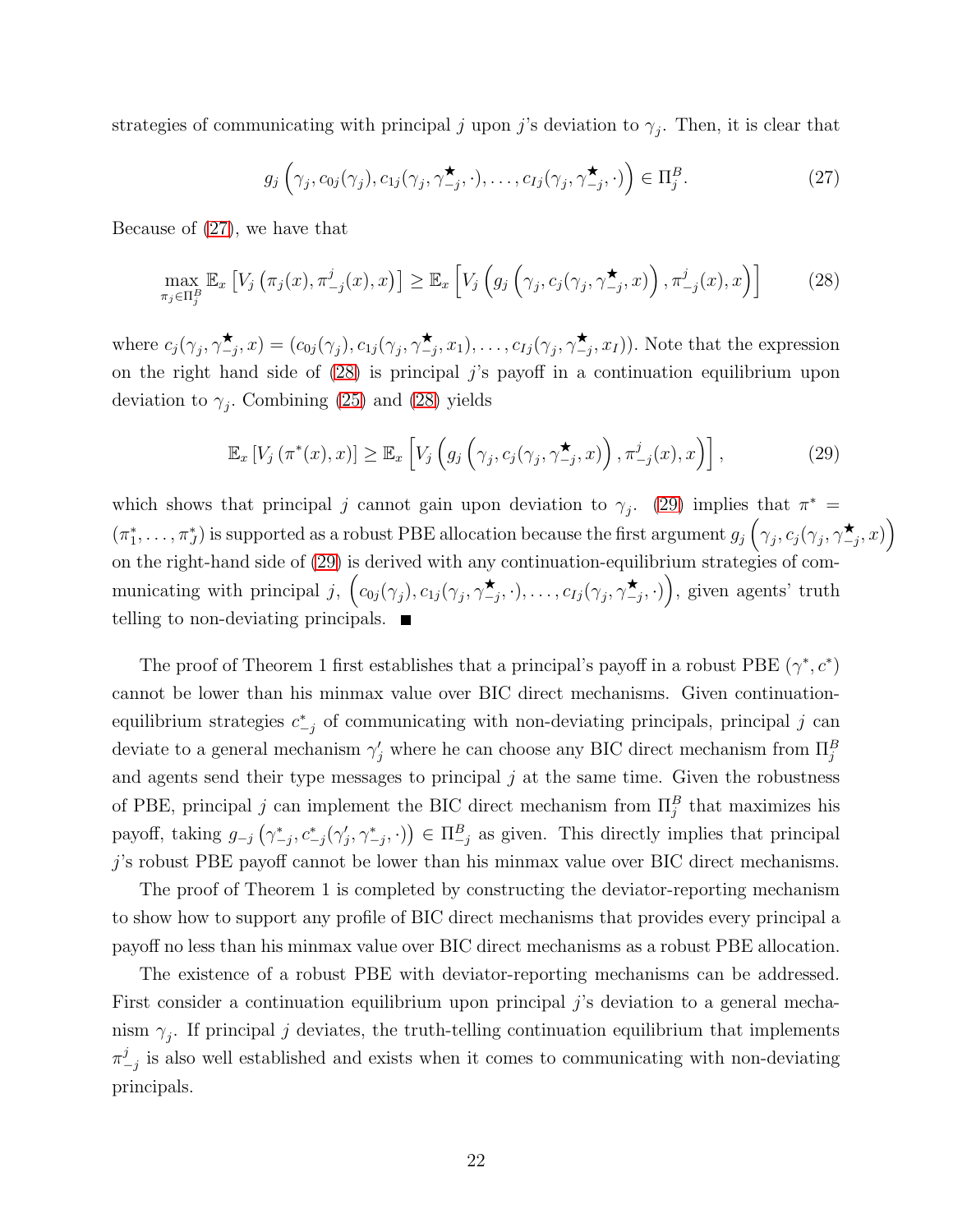One may wonder if there is a (mixed-strategy) continuation equilibrium

$$
\left(c_{0j}(\gamma_j), c_{1j}(\gamma_j, \gamma_{-j}^{\star}, \cdot), \ldots, c_{Ij}(\gamma_j, \gamma_{-j}^{\star}, \cdot)\right)
$$

exists for communicating with deviating principal  $j$  upon his deviation to a general mechanism  $\gamma_j$ . When agents and principal j send messages to principal j given his mechanism  $\gamma_j$ , they take  $\pi^j$  $\sum_{j=1}^{j}$  as given. For all  $(m_{0j}, m_{1j}, \ldots, m_{Ij}) \in M_j$  and all  $x \in X$ , principal j's payoff for the subgame defined by  $\gamma_j$  follows

<span id="page-22-1"></span>
$$
\mathcal{V}_j(m_{0j}, m_{1j}, \dots, m_{Ij}, x) := V_j\left(\gamma_j(m_{0j}, m_{1j}, \dots, m_{Ij}), \pi^j_{-j}(x), x\right). \tag{30}
$$

Because the agent's payoff function is separable with respect to principals' actions, the agent's relevant payoff for the subgame defined by  $\gamma_j$  is

$$
\mathcal{U}_{ij}(m_{0j}, m_{1j}, \dots, m_{Ij}, x) := U_{ij}(\gamma_j(m_{0j}, m_{1j}, \dots, m_{Ij}), x). \tag{31}
$$

If  $V_j$  and  $U_{ij}$  and the information structure satisfy the sufficient conditions for the existence of a Bayesian equilibrium with continuous actions identified in the literature (Balder (1988), Hellman and Levy (2017), Milgrom and Weber (1985), etc.), then a continuation equilibrium for the subgame defined by  $\gamma_j$  exists.<sup>[8](#page-22-0)</sup>

Because any (mixed) continuation-equilibrium strategies

$$
\left(c_{0j}(\gamma_j), c_{1j}(\gamma_j, \gamma_{-j}^{\star}, \cdot), \ldots, c_{Ij}(\gamma_j, \gamma_{-j}^{\star}, \cdot)\right)
$$

upon deviation to any mechanism  $\gamma_j$  induces a BIC direct mechanism

$$
g_j\left(\gamma_j, c_{0j}(\gamma_j), c_{1j}(\gamma_j, \gamma_{-j}^{\star}, \cdot), \ldots, c_{Ij}(\gamma_j, \gamma_{-j}^{\star}, \cdot)\right) \in \Pi_j^B,
$$

the notion of robustness makes it possible for principal  $j$  to focus on any BIC direct mechanism in  $\Pi_j^B$  for his deviation. Because the notion of robustness is imposed only on the continuation equilibrium of communicating with a deviating principal, it also allows the other principals to induce any BIC direct mechanisms in  $\Pi_{-j}^B$  to punish principal j upon his deviation. The existence of a robust PBE of a general competing mechanism game with Γ

<span id="page-22-0"></span><sup>&</sup>lt;sup>8</sup>For example,  $V_i$  and  $U_{ij}$  are uniformly continuous and the information structure is absolutely continuous (Milgrom and Weber (1985)), then a (mixed-strategy) continuation equilibrium exists. However, the existence of a (mixed-strategy) continuation equilibrium for communicating with principal j upon his deviation should come naturally. When principal j deviates, he will certainly deviate to a mechanism that guarantees the existence of a (mixed-strategy) continuation equilibrium for communicating with him.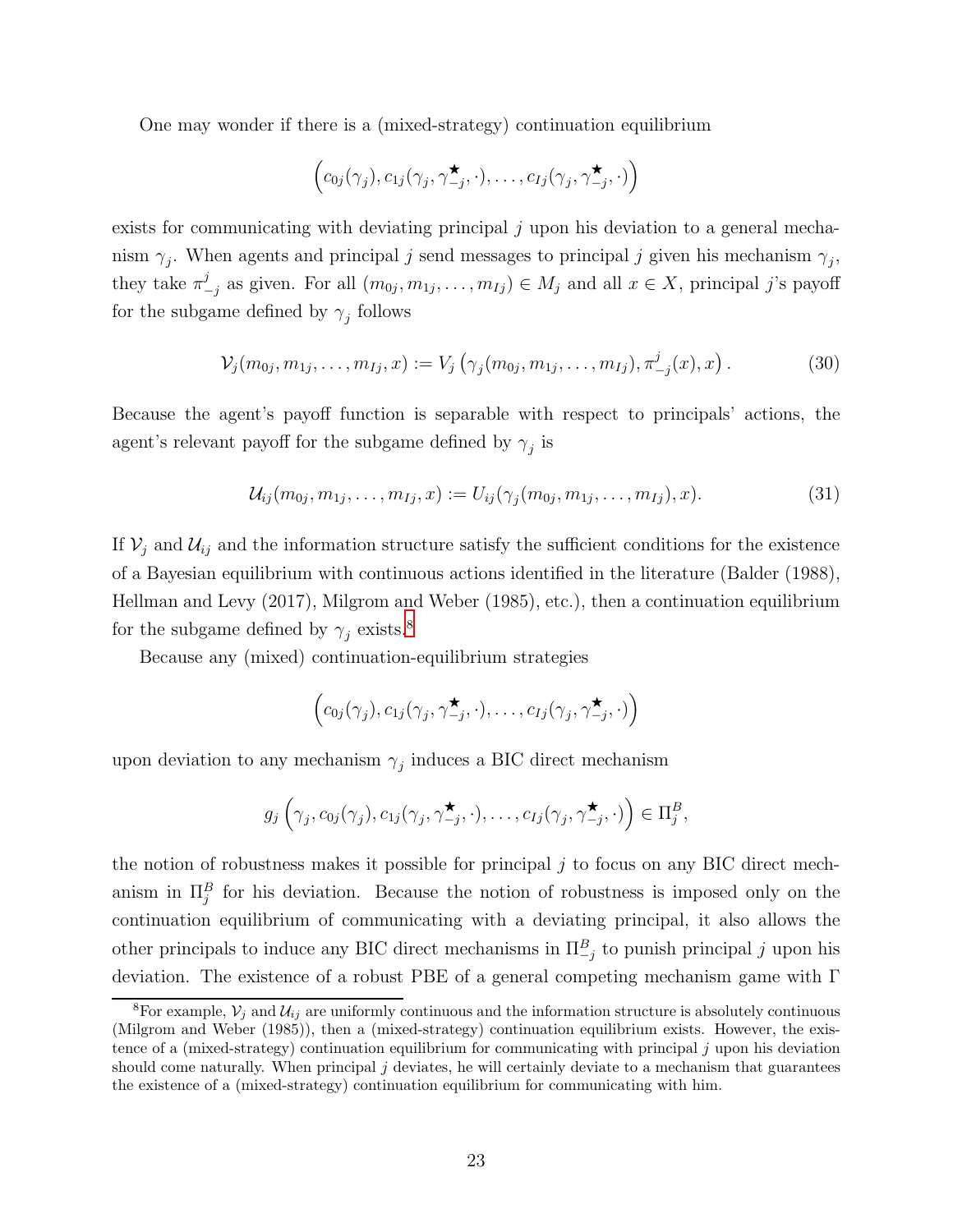can be then assured if  $\Pi_R^* = \{ \pi \in \Pi^B : \mathbb{E}_x [V_j(\pi(x), x)] \geq \underline{V}_j \text{ for all } j \in \mathcal{J} \}$  is non-empty.<sup>[9](#page-23-1)</sup> Given the definition of  $\underline{V}_j$ ,  $\Pi_R^*$  is clearly non-empty.

## <span id="page-23-0"></span>5 Discussion

For a robust equilibrium, the standard competing mechanism game is restrictive in the sense that it takes the freedom of choosing any BIC direct mechanism away from a principal at the same time agents send messages to him given his mechanism. In the standard competing mechanism game, a deviating principal's payoff can be as low as his maxmin value over BIC direct mechanisms:

$$
\max_{\pi_j \in \Pi_j^B} \min_{\pi_{-j} \in \Pi_{-j}^B} \mathbb{E}_x \left[ V_j(\pi_j(x), \pi_{-j}(x), x) \right]
$$

The reason is that agents' communication with the deviator alone induces a BIC direct mechanism from the deviator's mechanism and non-deviators can choose their BIC direct mechanisms conditional on agents' reports on the deviator's BIC direct mechanism that they induce from the deviator's mechanism.

When random mechanisms are allowed as in our paper and there are only two principals, the restrictive feature of the standard competing mechanism game is not a problem. To see this, we use Sion's minimax theorem.

Theorem 2 (Sion's minimax theorem (1958)) *Let* Y *and* Z *be convex, compact spaces. If the real-valued function* f on  $Y \times Z$  *is quasi-concave and upper semi-continuous in* Y *and quasi-convex and lower semi-continuous in* Z*,*

$$
\inf_{y \in Y} \sup_{z \in Z} f(y, z) = \sup_{z \in Z} \inf_{y \in Y} f(y, z).
$$

For the case of  $J = 2$ , it is easily shown that

<span id="page-23-2"></span>
$$
\min_{\pi_{-j}\in\Pi^{B}_{-j}} \max_{\pi_{j}\in\Pi^{B}_{j}} \mathbb{E}_{x} \left[ V_{j}(\pi_{j}(x), \pi_{-j}(x), x) \right] = \max_{\pi_{j}\in\Pi^{B}_{j}} \min_{\pi_{-j}\in\Pi^{B}_{-j}} \mathbb{E}_{x} \left[ V_{j}(\pi_{j}(x), \pi_{-j}(x), x) \right]
$$
(32)

<span id="page-23-1"></span><sup>&</sup>lt;sup>9</sup>One way to check the non-emptiness is to check the existence of a pure-strategy PBE of a competing mechanism game with  $\Pi^B$  where each principal j offers an individually BIC direct mechanism. Since each  $\Pi_j^B$  is non-empty compact convex and  $\mathbb{E}_x[V_j(\pi(x),x)]$  is linear in each  $\Pi_j^B$ , a pure-strategy PBE based on truth telling exists (Glicksberg 1952, Fudenberg and Tirole 1991). A pure-strategy PBE allocation  $\pi$  of a competing mechanism game with  $\Pi^B$  certainly belongs to  $\Pi_R^*$ .

Without the separability of the agent's payoff function, the existence of a robust PBE is more difficult. The reason is that the BIC property of the profile of direct mechanisms  $\pi_{-i}$  in principal j's payoff function in [\(30\)](#page-22-1) depends on the mechanism  $\gamma_j$  chosen by principal j. It is not clear how to examine if the set of all profiles of BIC direct mechanisms that the other principals can implement conditional on each  $\gamma_j$  is compact and convex.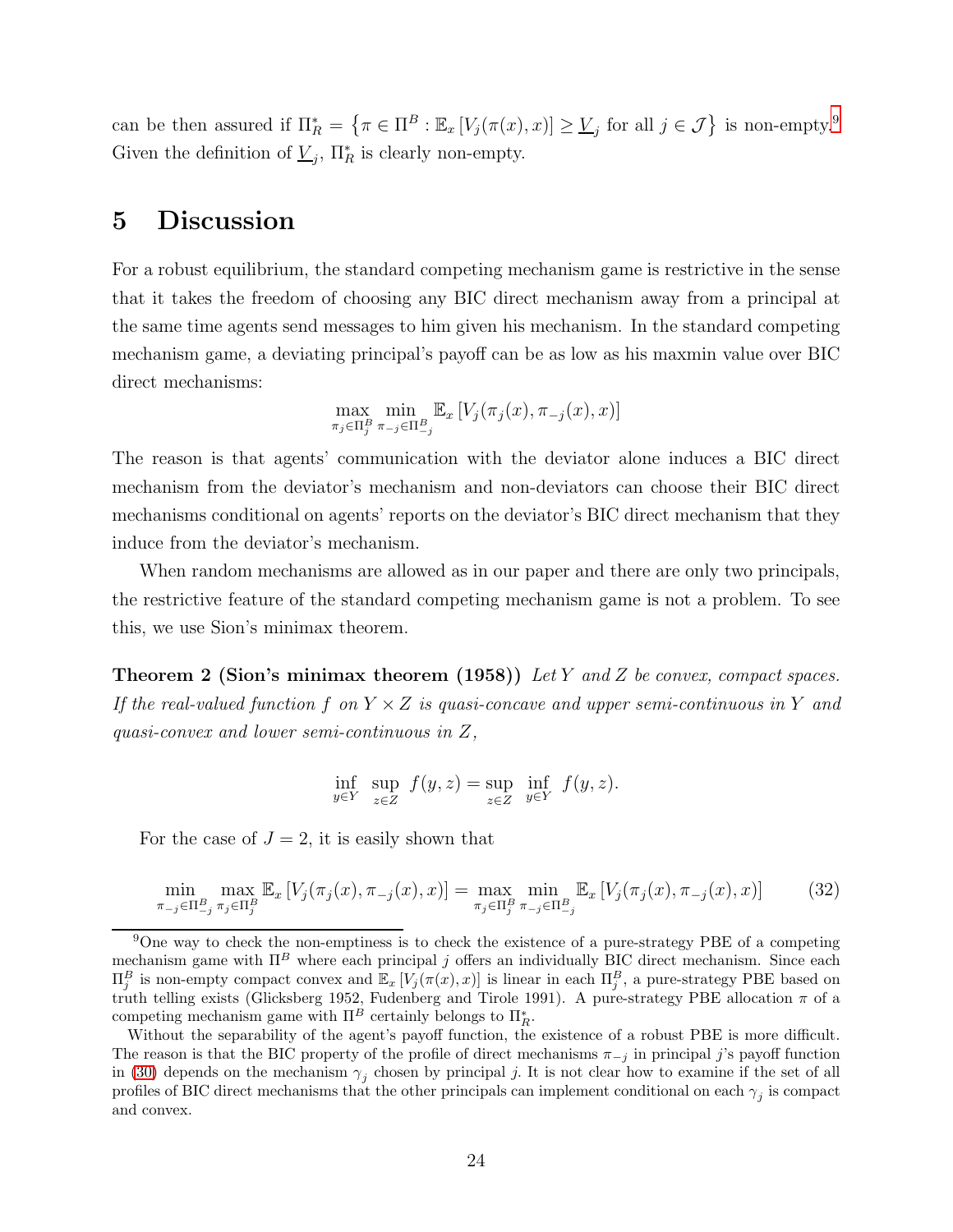Since  $\prod_k^B$  is a compact convex set for all  $k \in \mathcal{J}$ , the properties of the domain of the functions in Sion's Minimax Theorem (1958) are satisfied. Since  $\mathbb{E}_x[V_j(\pi_j(x), \pi_{-j}(x), x)]$  is linear in each  $\Pi_k^B$  we can apply Sion's Minimax Theorem to establish [\(32\)](#page-23-2).

In the case of  $J \geq 3$ , one cannot swap the max and min in [\(32\)](#page-23-2). To see this reason, interpret  $\Pi_{-j}^B$  as the set of degenerate probability distributions that put probability one on a profile of individually BIC direct mechanisms for principals except for  $j$ . A convex combination between two such degenerate probability distributions creates correlation between two profiles of individually BIC direct mechanisms and such correlation is not feasible if we only focus on degenerate probability distributions that put probability one on a profile of individually BIC direct mechanisms. Therefore,  $\Pi_{-j}^B$  is not a convex set in terms of the probability measure space and hence one cannot apply Sion's Minimax Theorem (1958). Therefore, Szentes' critique is valid.

Robust PBE vs. PBE It can be also shown that Szentes' critique is valid for PBE as well. However, the set of PBE allocations cannot be characterized by incentive compatibility alone for PBE or robust PBE. To see this point, let  $\mathcal{C}_{j}^{*}(\pi_{-j}, \gamma_{j})$  be the set of all continuation equilibrium strategies of communicating with principal  $j$  conditional on truth telling type reporting to the other principals given  $(\pi_{-j}, \gamma_j) \in \Pi_{-j}^B \times \Gamma_j$ . Using recommendation mechanisms for non-deviators' equilibrium mechanisms (Yamashita (2010)), I can show that the greatest lower bound of principal  $j$ 's PBE payoff is

$$
\underline{V}_j^P \equiv \min_{\substack{\pi_{-j} \in \Pi_{-j}^B \gamma_j \in \Gamma_j \\ \pi_{-j} \in \Pi_{-j}^B \pi_j \in \hat{\Pi}_j^B(\Gamma_j)}} \max_{c_j(\pi_{-j}, \gamma_j) \in \mathcal{C}_j^*(\pi_{-j}, \gamma_j)} \mathbb{E}_x \left[ V_j(\gamma_j(c_j(\pi_{-j}, \gamma_j, x)), \pi_{-j}(x), x) \right]
$$
\n
$$
= \min_{\substack{\pi_{-j} \in \Pi_{-j}^B \pi_j \in \hat{\Pi}_j^B(\Gamma_j)}} \max_{\substack{\pi_{-j} \in \Pi_j^B(\Gamma_j)}} \mathbb{E}_x \left[ V_j(\pi_j(x)), \pi_{-j}(x), x \right],
$$

where

$$
\hat{\Pi}_{j}^{B}(\Gamma_{j}) = \left\{\n\begin{array}{c}\n\gamma_{j}(c_{j}(\pi_{-j}, \gamma_{j}, \cdot)) \in \Pi_{j}^{B} : \\
(i) \ \gamma_{j} \in \Gamma_{j}, (ii) \ c_{j}(\pi_{-j}, \gamma_{j}) \in \mathcal{C}_{j}^{*}(\pi_{-j}, \gamma_{j}), \\
(iii) \ \mathbb{E}_{x} \left[V_{j}(\gamma_{j}(c_{j}(\pi_{-j}, \gamma_{j}, x)), \pi_{-j}(x), x)\right] \leq \\
\mathbb{E}_{x} \left[V_{j}(\gamma_{j}(c_{j}'(\pi_{-j}, \gamma_{j}, x)), \pi_{-j}(x), x)\right] \ \forall c_{j}'(\pi_{-j}, \gamma_{j}) \in \mathcal{C}_{j}^{*}(\pi_{-j}, \gamma_{j})\n\end{array}\n\right\}
$$

It is clear that  $\hat{\Pi}_j^B(\Gamma_j) \subset \Pi_j^B$  but generally  $\hat{\Pi}_j^B(\Gamma_j)$  is not equal to  $\Pi_j^B$ . The reason is that given the other principals' BIC direct mechanisms  $\pi_{-j} \in \Pi_{-j}^B$ , some direct mechanisms in  $\Pi_j^B$  may not be induced by the worst continuation equilibrium regardless of his deviation to any mechanism in  $\Gamma_j$ .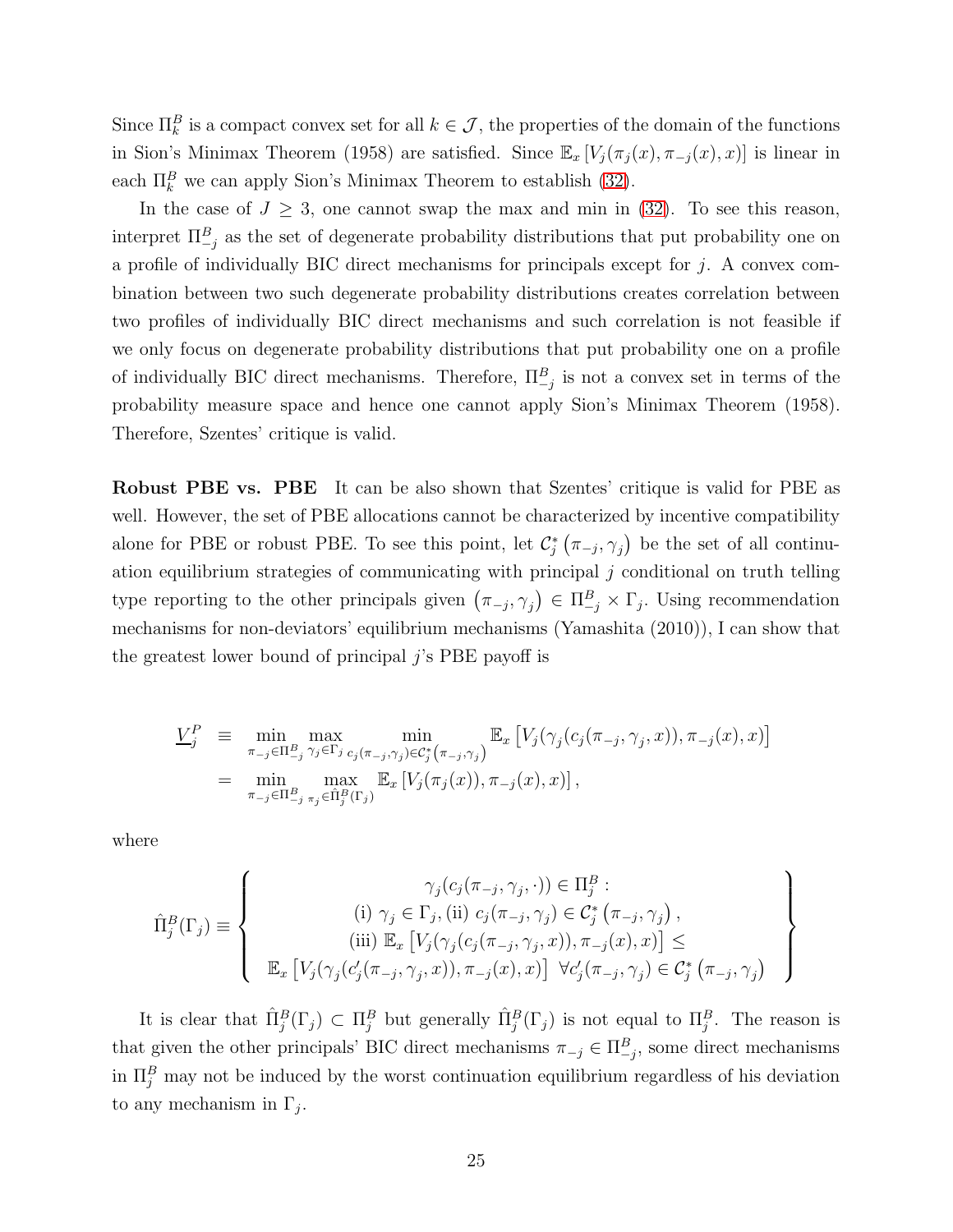Identifying the set of strongly robust equilibrium is challenging even in the standard competing mechanism game. It is not known how to characterize the greatest lower bound of each principal's strongly robust PBE payoff even in terms of mechanisms allowed in the game just like Yamashita (2010) does for the greatest lower bound of each principal's PBE equilibrium payoff.

Together with the separability assumption on agents' utility function, the notion of robust PBE allows us to focus on the incentive compatibility alone to identify the set of equilibrium allocations because  $\prod_k^B$  is defined only with the incentive compatibility respectively for each  $k \in \mathcal{J}$ .

Mixed strategies for principals We have not considered mixed strategies for principals. This can be done easily. Consider the general competing mechanism game. When principal j deviates given that the other principals employ mixed strategies for their mechanism choice, he can deviate to a general mechanism where he asks agents not only about their types but also the BIC direct mechanisms  $\pi_{-j}$  induced from the other principals' mechanisms. Principal j's message in this general mechanism is a mapping from  $\Pi_{-j}^B$  into  $\Pi_j^B$ , which specifies his choice of a BIC direct mechanism as a function of agents' reports on the other principals' BIC direct mechanisms. In this way, even in a mixed-strategy robust PBE, a deviating principal can always implement a BIC direct mechanism that maximizes his payoff conditional on BIC direct mechanisms induced by the other principals' mechanisms. Therefore, the greatest lower bound of principal j's mixed-strategy robust PBE payoff is the same as the greatest lower bound of his pure-strategy robust PBE payoff, that is, his minmax value  $\underline{V}_j$  over BIC direct mechanisms. For all j, let

$$
\Phi_j(\sigma_1,\ldots,\sigma_J):=\int_{\Pi_1^B}\cdots\int_{\Pi_J^B}\mathbb{E}_x\left[V_j(\pi_1(x),\ldots\pi_J(x),x)\right]d\sigma_1\cdots d\sigma_J,
$$

where  $(\sigma_1,\ldots,\sigma_J)\in\Delta(\Pi_1^B)\times\cdots\times\Delta(\Pi_J^B)$ . Then, the set of mixed-strategy robust PBE allocations of a general competing mechanism game with  $\Gamma$  is

$$
\left\{(\sigma_1,\ldots,\sigma_J)\in\Delta(\Pi_1^B)\times\cdots\times\Delta(\Pi_J^B):\Phi_j(\sigma_1,\ldots,\sigma_J)\geq\underline{V}_j\text{ for all }j\in\mathcal{J}\right\}.
$$

## References

[1] Aliprantis, C. D., and K. C. Border (1999), *Infinite Dimensional Analysis: A Hitchhiker's Guide*, 2nd Edition, Springer.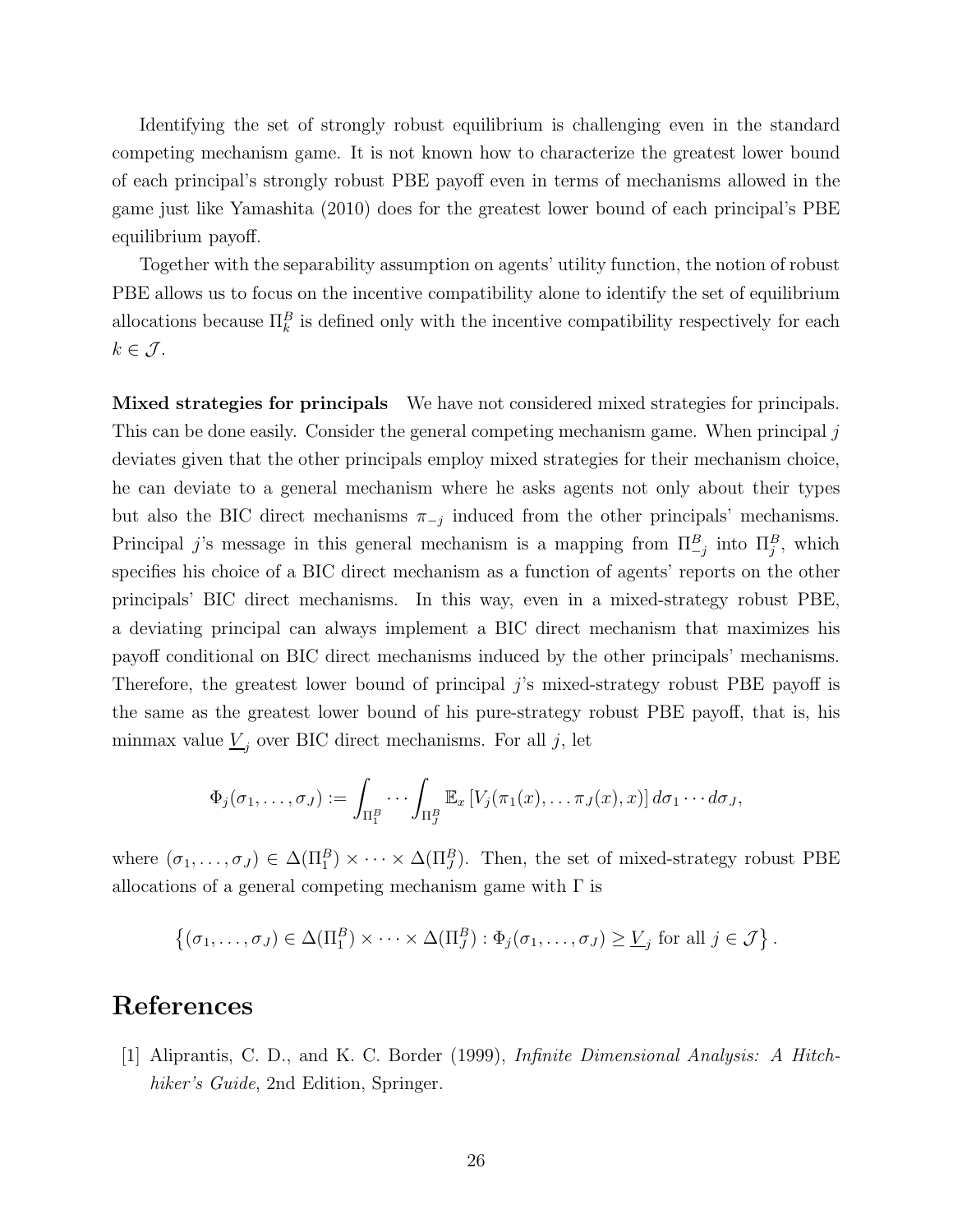- [2] Attar, A., Majumdar, D., Oiaser, G., and N. Porteiro (2008), "Common Agency Games: Indifference and Separable Preferences," *Mathematical Social Sciences*, 56, 75-95
- [3] Balder, E. J. (1988), "Generalized Equilibrium Results for Games with Incomplete Information," *Mathematics of Operations Research*, 13(2), 265-276.
- [4] Bester, H. and R. Strausz (2000), "Imperfect Commitment an the Revelation Principle: the Multi-agent Case," *Economics Letters*, 69(2), 165-171.
- [5] —————————— (2007), "Contracting with Imperfect Commitment and Noisy Communication," *Journal of Economic Theory*, 136(1), 236-259.
- [6] Dorval, L. and V. Skreta (2021), "Mechanism Design with Limited Commitment," Papers 1811.03579, arXiv.org.
- [7] Epstein, L., and M. Peters (1999), "A Revelation Principle for Competing Mechanisms," *Journal of Economic Theory*, 88 (1), 119–160.
- [8] Fudenberg, D. and J. Tirole (1991), "Game Theory," Cambridge, MA: The MIT Press.
- [9] Gershkov, A, J. K. Goeree, A. Kushnir, B. Moldovanu and X. Shi (2013), "On the Equivalence of Bayesian and Dominant Strategy Implementation," *Econometrica*, 81(1), 197-220.
- [10] Glicksberg, I. L. (1952), "A Further Generalization of the Kakutani Fixed Point Theorem with Application to Nash Equilibrium Points," *Proceedings of the National Academy of Sciences* 38, 170-174.
- [11] Han, S. (2006), "Menu Theorems for Bilateral Contracting," *Journal of Economic Theory*, 131(1), 157-178.
- [12] ——— (2007), "Strongly Robust Equilibrium and Competing-Mechanism Games," *Journal of Economic Theory*, 137, 610-626.
- [13] ——— (2012), "On Take It or Leave It Offers in Common Agency," *Economics Letters*, 117, 777-781.
- [14] ——— (2021), "General Competing Mechanism Games with Strategy-Proof Punishment," working paper, McMaster University.
- [15] Hellman, Z. and Y. J. Levy (2017), "Bayesian Games with a Continuum of States," *Theoretical Economics*, 12(3), 1089-1120.
- [16] Martimort, D. and L. Stole (2002), "The Revelation and Delegation Principles in Common Agency Games," *Econometrica* 70(4), 1659-73.
- [17] McAfee, P. (1993), "Mechanism Design by Competing Sellers," *Econometrica*, 61(6),1281-1312
- [18] Milgrom, P. R., and R. J. Weber (1985), "Distributional Strategies for Games with Incomplete Information," *Mathematics of Operations Research*, 10(4), 619-632.